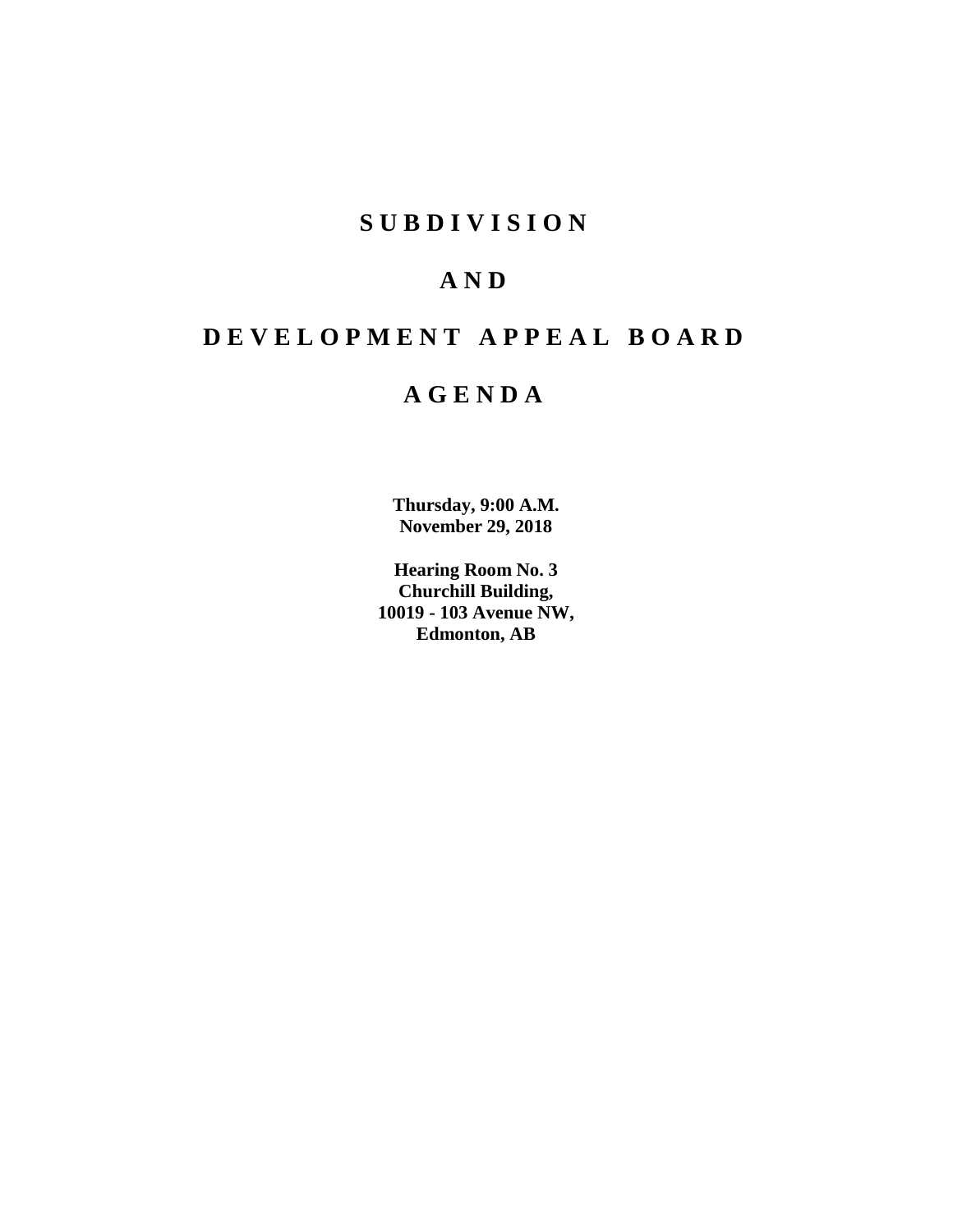### **SUBDIVISION AND DEVELOPMENT APPEAL BOARD HEARING ROOM NO. 3**

|              | 9:00 A.M.    | SDAB-D-18-198 | Operate a Major Home Based Business.<br>(Administration office for contracting business<br>and storage of commercial vehicle on driveway<br>- FINISHING THE UNFINISHED) |
|--------------|--------------|---------------|-------------------------------------------------------------------------------------------------------------------------------------------------------------------------|
|              |              |               | 12310 - 109 Avenue NW<br>Project No.: 289438583-001                                                                                                                     |
|              |              |               |                                                                                                                                                                         |
| $\mathbf{H}$ | 10:30 A.M.   | SDAB-D-18-199 | Change the use from a Health Services to a<br>Cannabis Retail Sales and construct Interior<br><b>Alterations</b>                                                        |
|              |              |               | 10117 - 82 Avenue NW<br>Project No.: 286758265-001                                                                                                                      |
|              |              |               |                                                                                                                                                                         |
| Ш            | 1:30 P.M.    | SDAB-D-18-188 | Develop a Cannabis Retail Sales.                                                                                                                                        |
|              |              |               | 10125 - 104 Street NW<br>Project No.: 287278928-001                                                                                                                     |
|              | <b>NOTE:</b> |               | Unless otherwise stated, all references to "Section numbers" refer to                                                                                                   |

*the authority under the Edmonton Zoning Bylaw 12800.*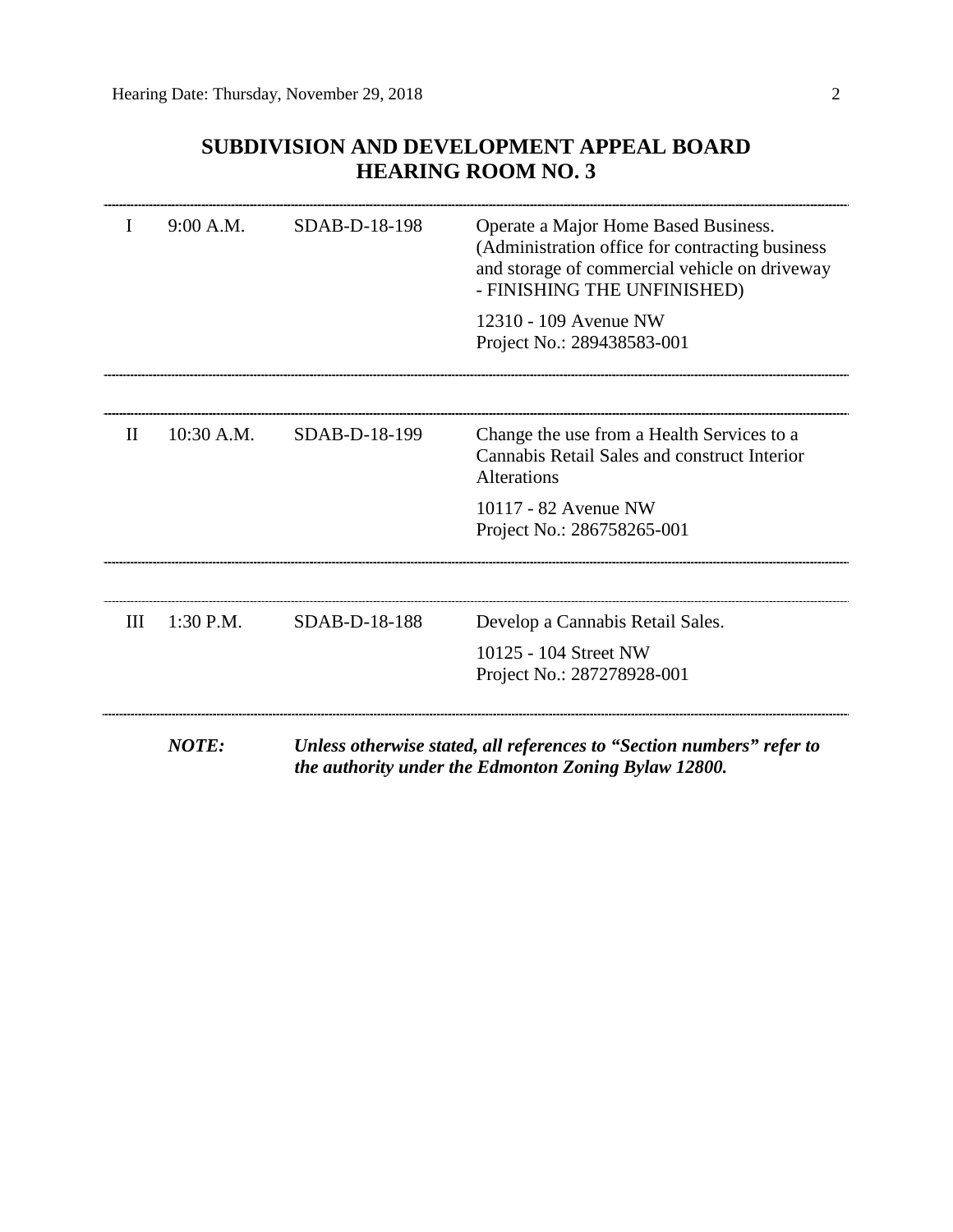| <u>ITEM I: 9:00 A.M.</u> |                                                        | FILE: SDAB-D-18-198                                                                                                                                                        |
|--------------------------|--------------------------------------------------------|----------------------------------------------------------------------------------------------------------------------------------------------------------------------------|
|                          | AN APPEAL FROM THE DECISION OF THE DEVELOPMENT OFFICER |                                                                                                                                                                            |
|                          | <b>APPELLANT:</b>                                      |                                                                                                                                                                            |
|                          | <b>APPLICATION NO.:</b>                                | 289438583-001                                                                                                                                                              |
|                          | <b>APPLICATION TO:</b>                                 | Operate a Major Home Based Business.<br>(Administration office for contracting<br>business and storage of commercial<br>vehicle on driveway - FINISHING THE<br>UNFINISHED) |
|                          | <b>DECISION OF THE</b><br>DEVELOPMENT AUTHORITY:       | Refused                                                                                                                                                                    |
|                          | <b>DECISION DATE:</b>                                  | September 26, 2018                                                                                                                                                         |
|                          | <b>DATE OF APPEAL:</b>                                 | October 3, 2018                                                                                                                                                            |
|                          | MUNICIPAL DESCRIPTION<br>OF SUBJECT PROPERTY:          | 12310 - 109 Avenue NW                                                                                                                                                      |
|                          | <b>LEGAL DESCRIPTION:</b>                              | Plan RN39B Blk 57 Lot 1                                                                                                                                                    |
|                          | ZONE:                                                  | RF3-Small Scale Infill Development Zone                                                                                                                                    |
|                          | <b>OVERLAY:</b>                                        | Mature Neighbourhood Overlay                                                                                                                                               |
|                          | <b>STATUTORY PLAN:</b>                                 | West Ingle Area Redevelopment Plan                                                                                                                                         |
|                          |                                                        |                                                                                                                                                                            |

*Grounds for Appeal*

The Appellant provided the following reasons for appealing the decision of the Development Authority:

Changes to weight of vehicle, no customers, no outdoor storage

*General Matters*

### **Appeal Information:**

#### **The Appellant requested the matter be heard on November 29, 2018.**

The *Municipal Government Act*, RSA 2000, c M-26 states the following: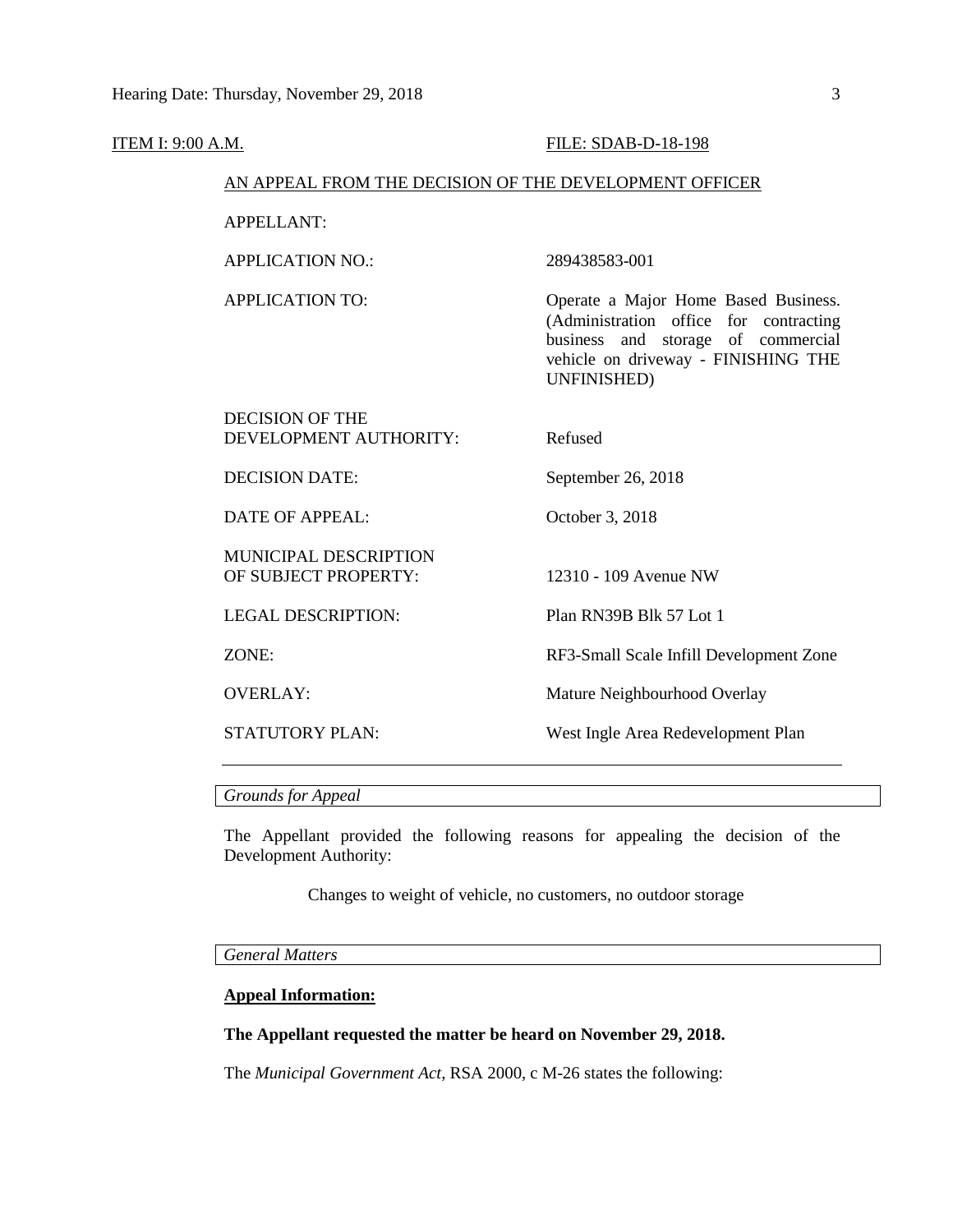#### **Grounds for Appeal**

**685(1)** If a development authority

- (a) fails or refuses to issue a development permit to a person,
- (b) issues a development permit subject to conditions, or
- (c) issues an order under section 645,

the person applying for the permit or affected by the order under section 645 may appeal to the subdivision and development appeal board.

**(2)** In addition to an applicant under subsection (1), any person affected by an order, decision or development permit made or issued by a development authority may appeal to the subdivision and development appeal board.

#### **Appeals**

**686(1)** A development appeal to a subdivision and development appeal board is commenced by filing a notice of the appeal, containing reasons, with the board,

- (a) in the case of an appeal made by a person referred to in section 685(1)
	- (i) with respect to an application for a development permit,

within 21 days after the date on which the written decision is given under section 642, or

- (A) if no decision is made with respect to the application within the 40-day period, or within any extension of that period under section 684, within 21 days after the date the period or extension expires,
- or
- (ii) with respect to an order under section 645, within 21 days after the date on which the order is made, or
- (b) in the case of an appeal made by a person referred to in section 685(2), within 21 days after the date on which the notice of the issuance of the permit was given in accordance with the land use bylaw.

#### **Hearing and Decision**

**687(3)** In determining an appeal, the subdivision and development appeal board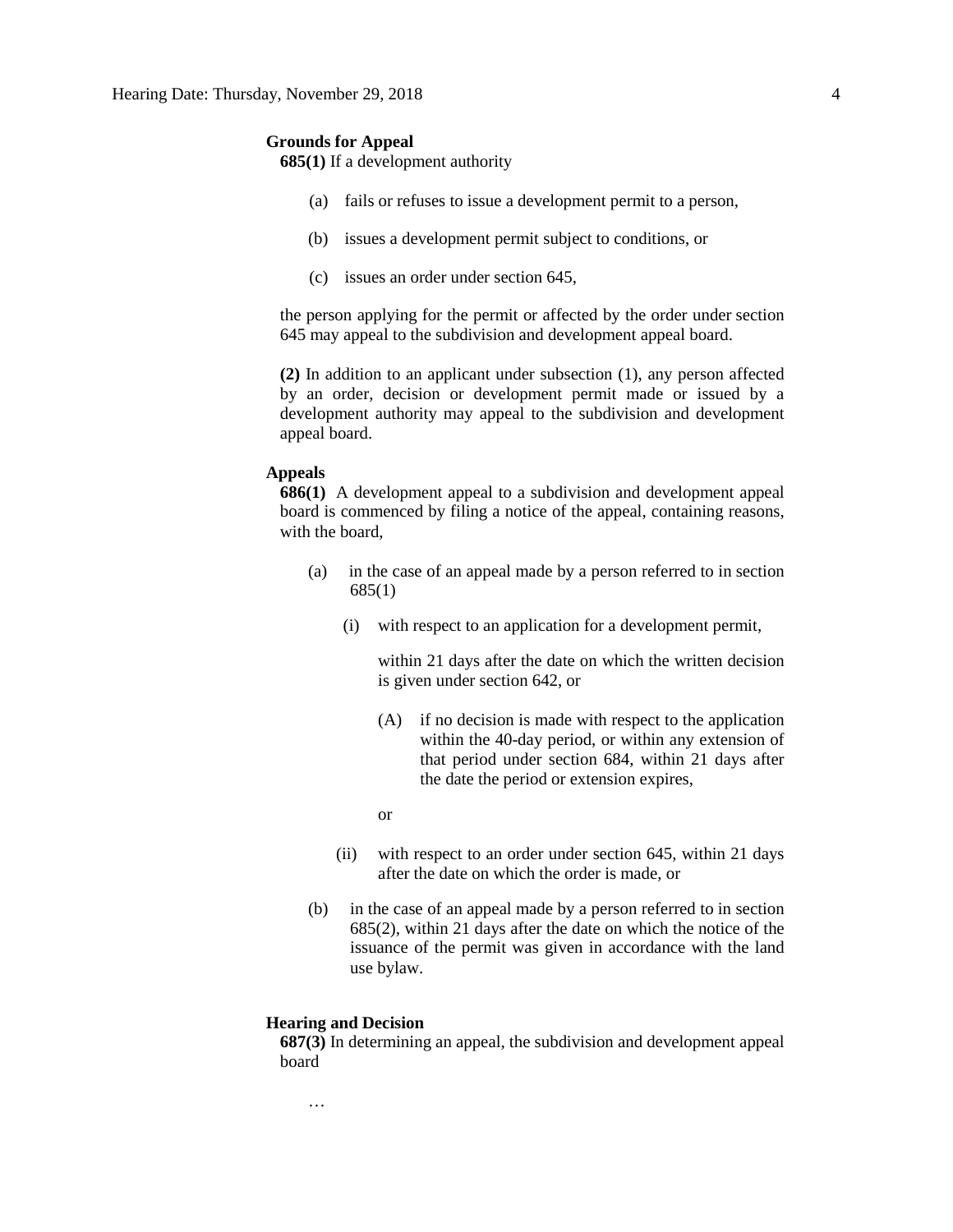- (a.1) must comply with the land use policies;
- (a.2) subject to section 638, must comply with any applicable statutory plans;
- (a.3) subject to clauses (a.4) and (d), must comply with any land use bylaw in effect;
- (a.4) must comply with the applicable requirements of the regulations under the Gaming, Liquor and Cannabis Act respecting the location of premises described in a cannabis licence and distances between those premises and other premises;
	- …
	- (c) may confirm, revoke or vary the order, decision or development permit or any condition attached to any of them or make or substitute an order, decision or permit of its own;
	- (d) may make an order or decision or issue or confirm the issue of a development permit even though the proposed development does not comply with the land use bylaw if, in its opinion,
		- (i) the proposed development would not
			- (A) unduly interfere with the amenities of the neighbourhood, or
			- (B) materially interfere with or affect the use, enjoyment or value of neighbouring parcels of land,
		- and
		- (ii) the proposed development conforms with the use prescribed for that land or building in the land use bylaw.

#### **General Provisions from the** *Edmonton Zoning Bylaw:*

#### Section 140.3(5) states a **Major Home Based Business** is a **Discretionary Use** in the (**RF3) Small Scale Infill Development Zone**.

#### Under Section 7.3(7), **Major Home Based Business** means:

a development consisting of the Use of an approved Dwelling or Accessory building by a resident of that Dwelling for one or more businesses that may generate more than one business associated visit per day. The business Use must be secondary to the Residential Use of the building and shall not change the residential character of the Dwelling or Accessory building. The Dwelling may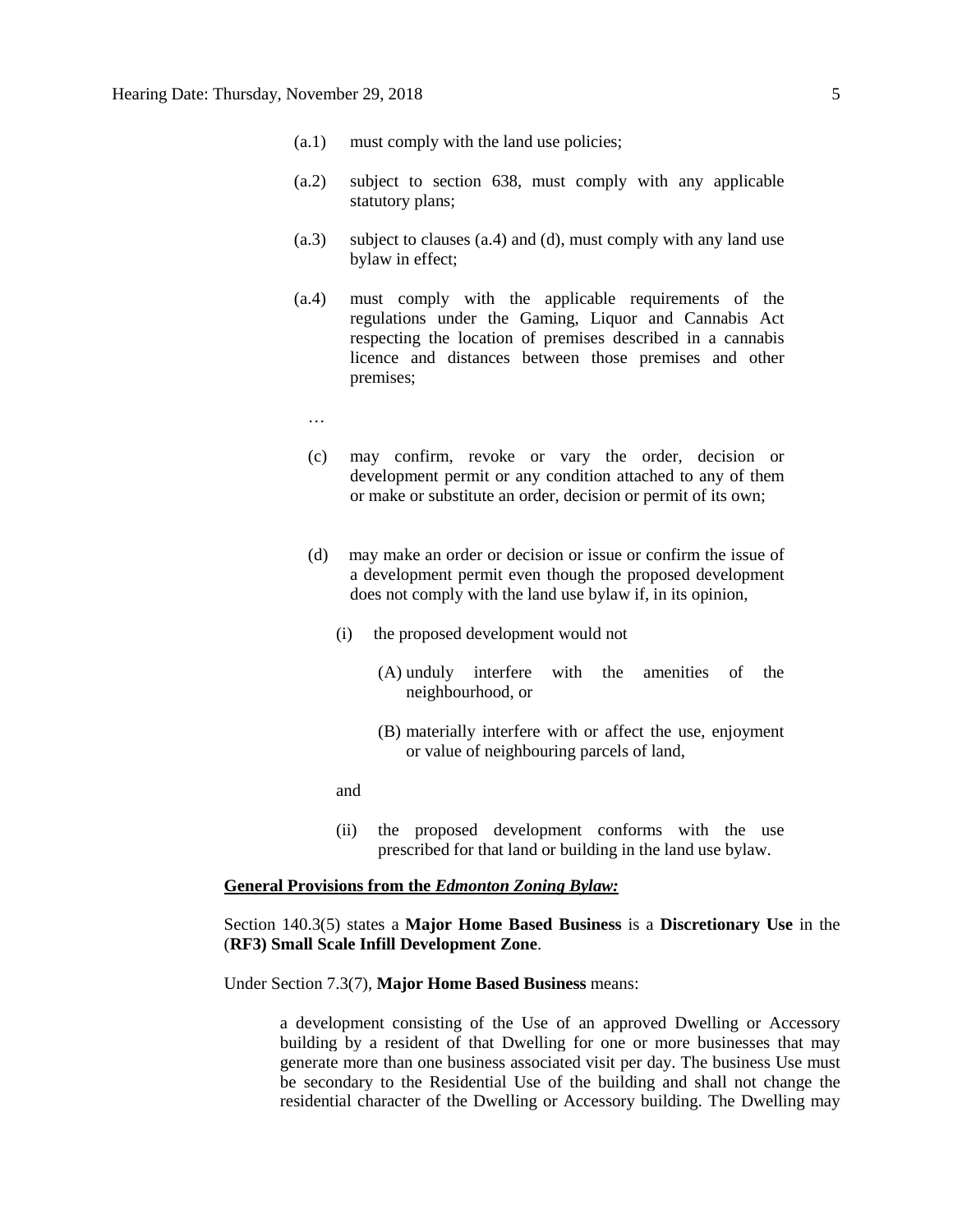be used as a workplace by a non-resident. This Use includes Bed and Breakfast Operations but does not include General Retail Sales, Cannabis Retail Sales or Cannabis Production and Distribution.

#### Section 110.1, the **General Purpose** of the **(RF3) Small Scale Infill Development Zone**  is:

is to provide for Single Detached Housing and Semi-detached Housing while allowing small-scale conversion and infill redevelopment to buildings containing up to four principal Dwellings under certain conditions, including Secondary Suites and Garden Suites.

#### *Major Home Based Business regulations – Section 75*

A [Major Home Based Business](javascript:void(0);) shall comply with the following regulations:

- 1. there shall be no exterior display or advertisement other than an identification plaque or Sign a maximum of 20 [cm](javascript:void(0);) x [30.5](javascript:void(0);) cm in size located on the Dwelling;
- 2. there shall be no mechanical or electrical equipment used that creates external noise, or visible and audible interference with home electronics equipment in adjacent Dwellings;
- 3. the Major Home Based Business shall not generate pedestrian or vehicular traffic, or parking, in excess of that which is characteristic of the Zone in which it is located;
- 4. the number of non-resident employees or business partners working onsite shall not exceed two at any one time;
- **5. there shall be no outdoor business activity, or outdoor storage of material or equipment associated with the business. Indoor storage related to the business activity shall be allowed in either the Dwelling or Accessory buildings;**
- 6. the Major Home Based Business shall not change the principal character or external appearance of the [Dwelling](javascript:void(0);) or [Accessory](javascript:void(0);) buildings;
- 7. a Bed and Breakfast Operation, operating as a Major Home Based Business shall have a maximum of two Sleeping Units. Cooking facilities shall not be located within the Sleeping Units. In addition to any other parking requirements of this Bylaw, one additional parking space shall be provided for each Sleeping Unit;
- 8. in addition to the information requirements of [subsection 13.1](https://webdocs.edmonton.ca/InfraPlan/zoningbylaw/ZoningBylaw/Part1/Administrative/13__Development_Permit_Application.htm) of this Bylaw, each application for a Development Permit for the Use Major Home Based Business shall include a description of the business to be undertaken at the premises, an indication of the number of business visits per week, provision for parking, and where any materials or equipment associated with the business use are to be stored; and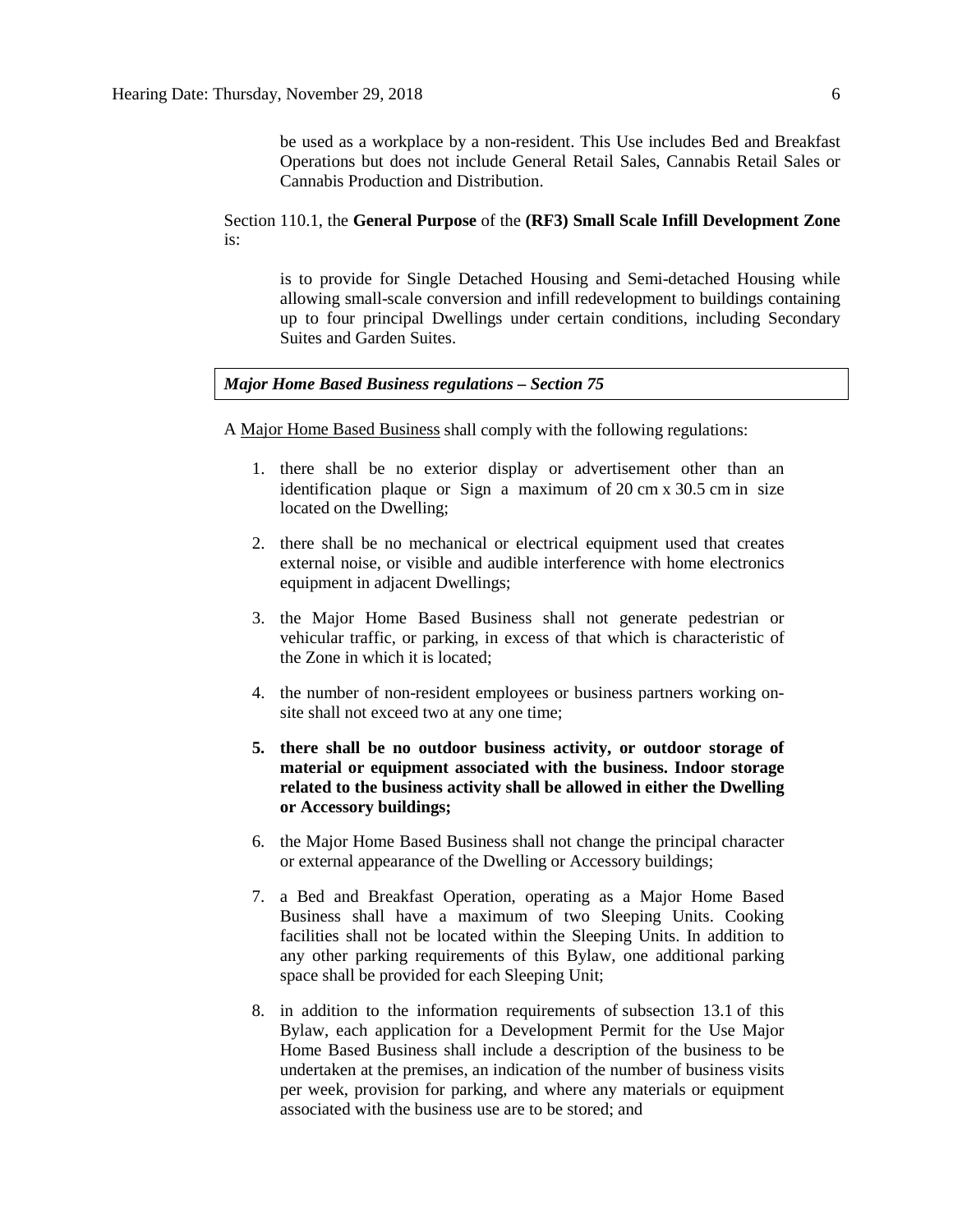- **9. the [Major Home Based Business](javascript:void(0);) shall not be allowed if, in the opinion of the Development Officer, such Use would be more appropriately located in a Commercial or Industrial Zone having regard for the overall compatibility of the Use with the residential character of the area.**
- 10. a Major Home Based Business shall not be allowed within the same principal Dwelling containing a Secondary Suite or within the same Site containing a Garden Suite and an associated principal Dwelling, unless the Home Based Business is a Bed and Breakfast Operation and the Secondary Suite or the Garden Suite is an integral part of the Bed and Breakfast Operation.

#### *Parking*

Section 54.2 Schedule 1(A)(8) stipulates that a Major Home Based Business requires 1 parking space in addition to parking required for principal Dwelling.

#### **Development Officer's Determination**

Discretionary Use - A Major Home Based Business is a Discretionary Use in the RF3 Zone (Section 140.3(5)).

Outdoor Storage - There is outdoor storage of material associated with the business (Section 75.5).

Compatibility of Use - Business activities involve the storage of materials that would be more appropriately located in an industrial zone (Reference Section 75.9).

Parking - The site has 1 parking space, instead of 2 (Section 54.2 and Schedule 1(A)).

#### *Objects Prohibited or Restricted in Residential Zones – Section 45*

Section 45:

- 1. No person shall keep in any part of a Site in any Residential Zone:
	- a. any commercial vehicle, loaded or unloaded, having a maximum gross vehicle weight  $(G.V.W.R.)$  exceeding  $4\,600 \text{ kg}$  $4\,600 \text{ kg}$  $4\,600 \text{ kg}$ ;
	- b. more than one commercial vehicle having a maximum gross vehicle weight  $(G.V.W.R.)$  of  $4,600 kg$  $4,600 kg$  $4,600 kg$  or less, for longer than reasonably necessary while loading or unloading such vehicle.
- 2. For the purpose of subsection 45(1) a commercial vehicle means a vehicle that:
	- a. is intended or designed for commercial purposes; or
	- b. is used for commercial purposes.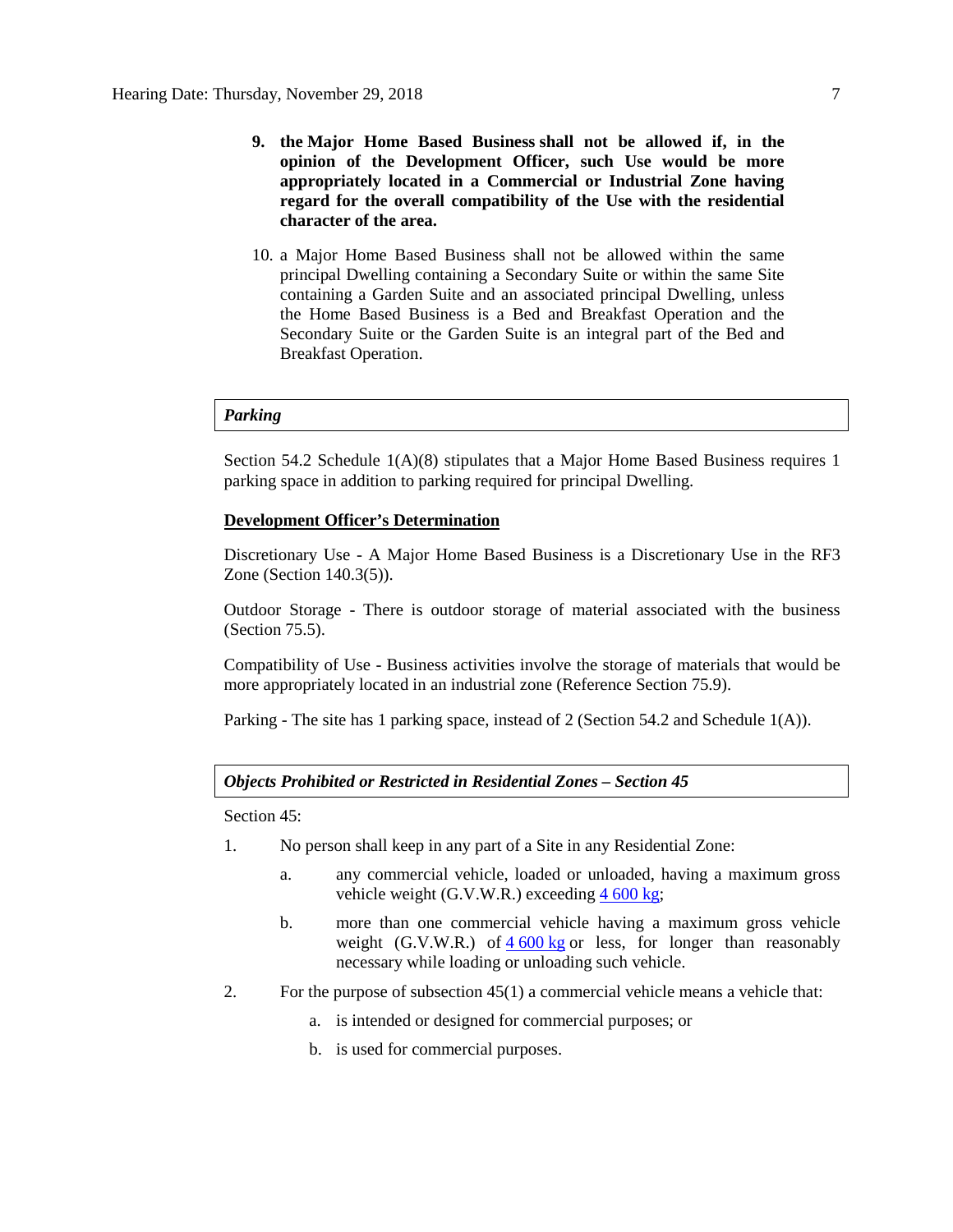#### **Development Officer's Determination**

Commercial Vehicle - A commercial vehicle, loaded or unloaded, having a maximum gross vehicle weight (G.V.W.R.) exceeding 4,600 kg is being kept on the site (Section 45.1).

#### Notice to Applicant/Appellant

Provincial legislation requires that the Subdivision and Development Appeal Board issue its official decision in writing within fifteen days of the conclusion of the hearing.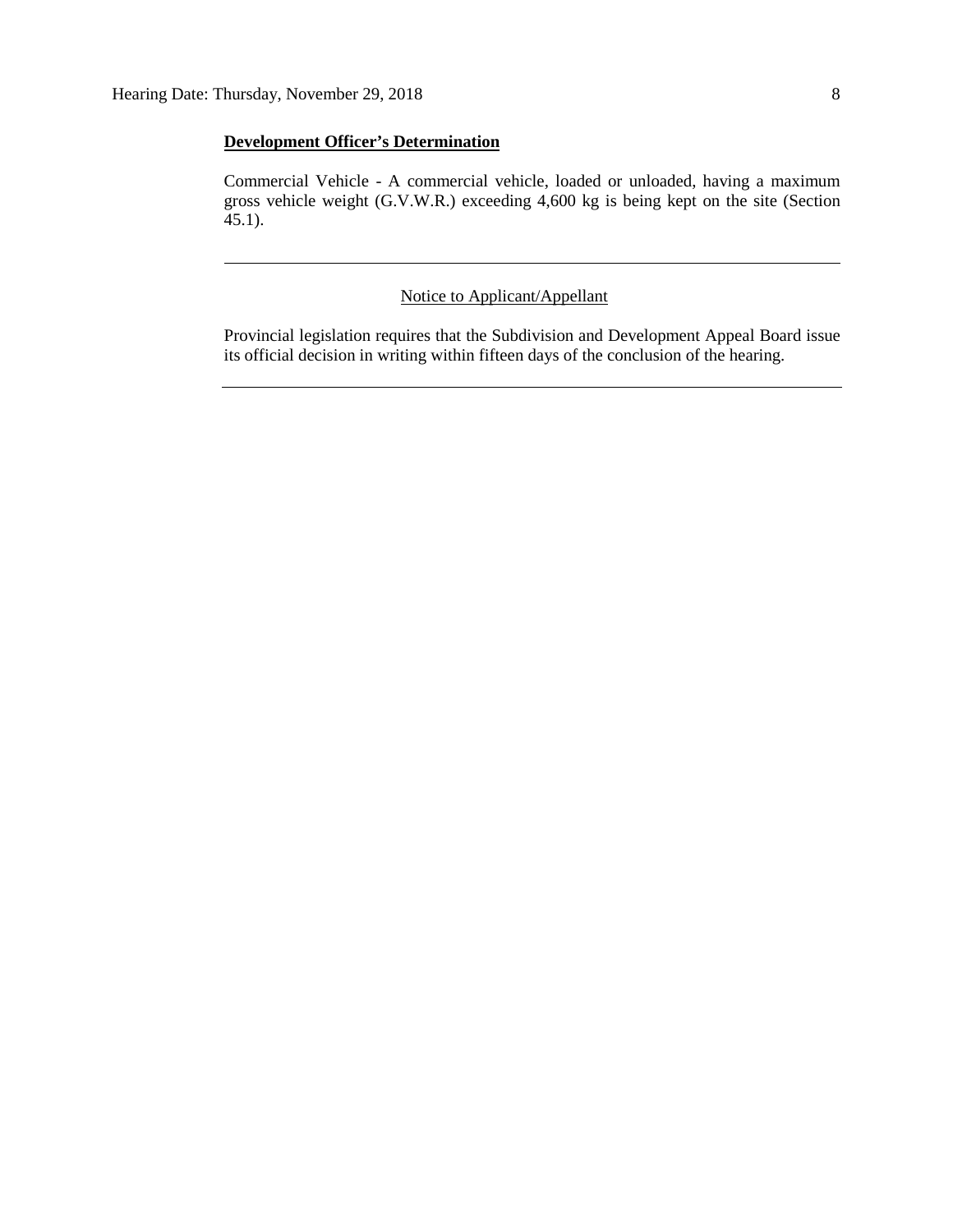| <b>Jmönton</b>                                                                                                                                                        | Project Number: 289438583-001<br><b>Application Date:</b><br>AUG 07, 2018<br>September 26, 2018 at 9:05 AM<br>Printed:        |
|-----------------------------------------------------------------------------------------------------------------------------------------------------------------------|-------------------------------------------------------------------------------------------------------------------------------|
| <b>Application for</b>                                                                                                                                                | Page:<br>1 of 2                                                                                                               |
|                                                                                                                                                                       | <b>Home Occupation</b>                                                                                                        |
| This document is a Development Permit Decision for the development application described below.                                                                       |                                                                                                                               |
| Applicant                                                                                                                                                             | Property Address(es) and Legal Description(s)                                                                                 |
|                                                                                                                                                                       | 12310 - 109 AVENUE NW                                                                                                         |
|                                                                                                                                                                       | Plan RN39B Blk 57 Lot 1                                                                                                       |
|                                                                                                                                                                       | <b>Specific Address(es)</b>                                                                                                   |
|                                                                                                                                                                       | Suite:<br>12310 - 109 AVENUE NW                                                                                               |
|                                                                                                                                                                       | Entryway: 12310 - 109 AVENUE NW                                                                                               |
|                                                                                                                                                                       | Building: 12310 - 109 AVENUE NW                                                                                               |
| <b>Scope of Application</b>                                                                                                                                           |                                                                                                                               |
| To operate a Major Home Based Business. (Administration office for contracting business and storage of commercial vehicle on<br>driveway - FINISHING THE UNFINISHED). |                                                                                                                               |
| <b>Permit Details</b>                                                                                                                                                 |                                                                                                                               |
| # of businesss related visits/day: 0                                                                                                                                  | # of vehicles at one time: 0                                                                                                  |
| Administration Office Only?: N                                                                                                                                        | Business has Trailers or Equipment?: N                                                                                        |
| Class of Permit: Class B                                                                                                                                              | Description of Business: Administration office for                                                                            |
|                                                                                                                                                                       | contracting business. Storing tools and materials in garage.<br>Storing a cube van on the driveway of the property.           |
| Do you live at the property?: Y                                                                                                                                       | Expiry Date: 2023-08-28 00:00:00                                                                                              |
| Outdoor storage on site?: Y                                                                                                                                           |                                                                                                                               |
| I/We certify that the above noted details are correct.                                                                                                                |                                                                                                                               |
| Applicant signature:                                                                                                                                                  |                                                                                                                               |
| <b>Development Application Decision</b>                                                                                                                               |                                                                                                                               |
| Refused                                                                                                                                                               |                                                                                                                               |
| Issue Date: Sep 26, 2018 Development Authority: POTTER, CHRISTINA                                                                                                     |                                                                                                                               |
| <b>Reason for Refusal</b>                                                                                                                                             |                                                                                                                               |
| The proposed development is refused for the following reasons:                                                                                                        |                                                                                                                               |
| 1. Discretionary Use - A Major Home Based Business is a Discretionary Use in the RF3 Zone (Section 140.3(5)).                                                         |                                                                                                                               |
|                                                                                                                                                                       |                                                                                                                               |
| 2. Outdoor Storage - There is outdoor storage of material associated with the business (Section 75.5).                                                                |                                                                                                                               |
| 4,600 kg is being kept on the site (Section 45.1).                                                                                                                    | 3. Commercial Vehicle - A commercial vehicle, loaded or unloaded, having a maximum gross vehicle weight (G.V.W.R.) exceeding  |
| industrial zone (Reference Section 75.9).                                                                                                                             | 4. Compatibility of Use - Business activities involve the storage of materials that would be more appropriately located in an |
| 5. Parking - The site has 1 parking space, instead of 2 (Section 54.2 and Schedule 1(A)).                                                                             |                                                                                                                               |
| <b>Rights of Appeal</b>                                                                                                                                               |                                                                                                                               |
| through 689 of the Municipal Government Act.                                                                                                                          | The Applicant has the right of appeal within 21 days after the date on which the decision is made, as outlined in Section 683 |
| Fees                                                                                                                                                                  |                                                                                                                               |
| <b>Fee Amount</b><br><b>Amount Paid</b>                                                                                                                               | <b>Date Paid</b><br>Receipt#                                                                                                  |
|                                                                                                                                                                       |                                                                                                                               |
| THIS IS NOT A PERMIT                                                                                                                                                  |                                                                                                                               |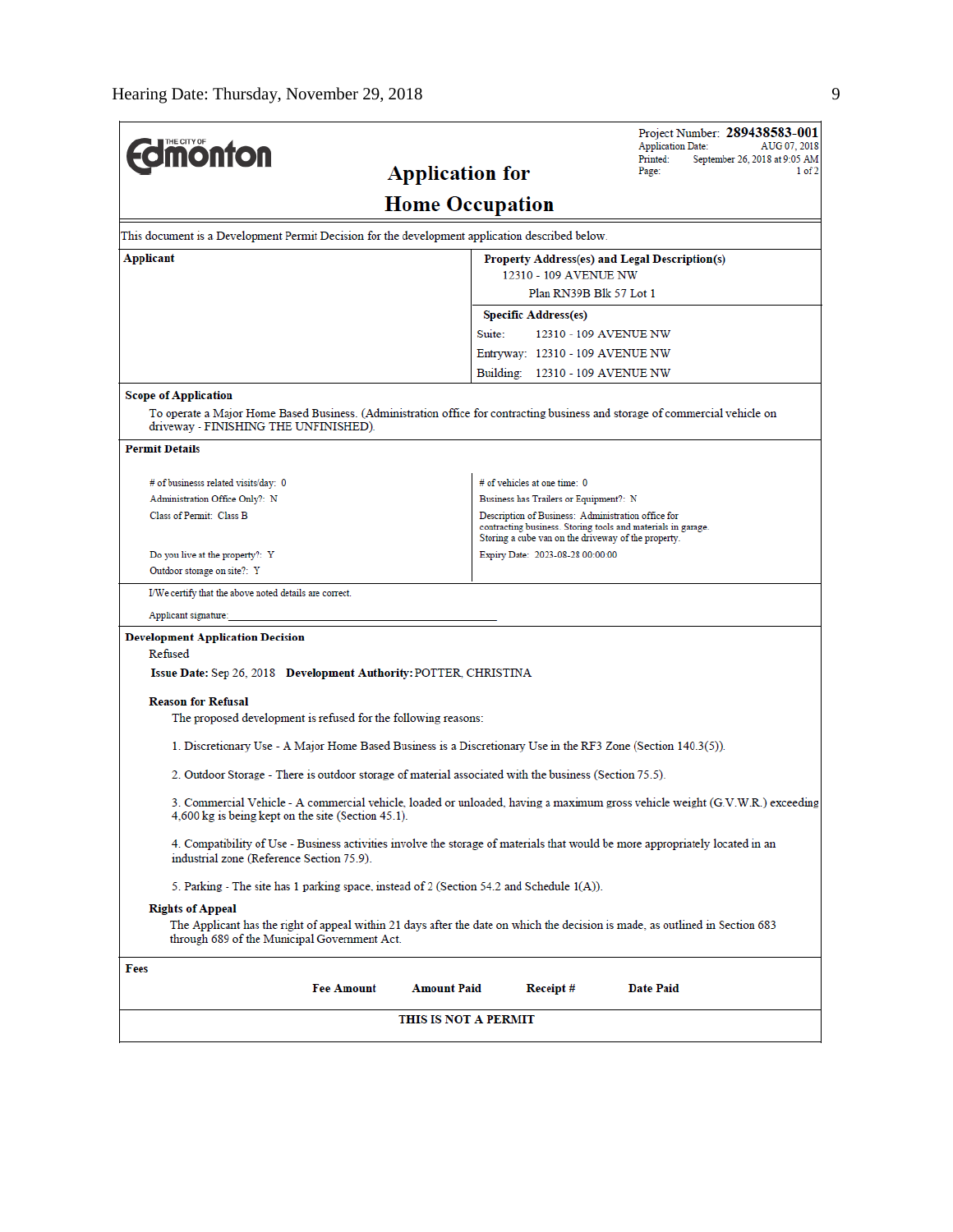| <b>Edinonton</b>                                                                                        |                                                     | <b>Application for</b>                     |                      | Project Number: 289438583-001<br>Application Date:<br>AUG 07, 2018<br>Printed:<br>September 26, 2018 at 9:05 AM<br>$2$ of $2$<br>Page: |
|---------------------------------------------------------------------------------------------------------|-----------------------------------------------------|--------------------------------------------|----------------------|----------------------------------------------------------------------------------------------------------------------------------------|
|                                                                                                         |                                                     | <b>Home Occupation</b>                     |                      |                                                                                                                                        |
| Fees                                                                                                    |                                                     |                                            |                      |                                                                                                                                        |
| Dev. Application Fee<br><b>Total GST Amount:</b><br><b>Totals for Permit:</b><br>(\$191.00 outstanding) | <b>Fee Amount</b><br>\$316.00<br>\$0.00<br>\$316.00 | <b>Amount Paid</b><br>\$125.00<br>\$125.00 | Receipt#<br>05240746 | <b>Date Paid</b><br>Aug 07, 2018                                                                                                       |
|                                                                                                         |                                                     |                                            |                      |                                                                                                                                        |
|                                                                                                         |                                                     |                                            |                      |                                                                                                                                        |
|                                                                                                         |                                                     |                                            |                      |                                                                                                                                        |
|                                                                                                         |                                                     |                                            |                      |                                                                                                                                        |
|                                                                                                         |                                                     |                                            |                      |                                                                                                                                        |
|                                                                                                         |                                                     |                                            |                      |                                                                                                                                        |
|                                                                                                         |                                                     |                                            |                      |                                                                                                                                        |
|                                                                                                         |                                                     |                                            |                      |                                                                                                                                        |
|                                                                                                         |                                                     |                                            |                      |                                                                                                                                        |
|                                                                                                         |                                                     |                                            |                      |                                                                                                                                        |
|                                                                                                         |                                                     | THIS IS NOT A PERMIT                       |                      |                                                                                                                                        |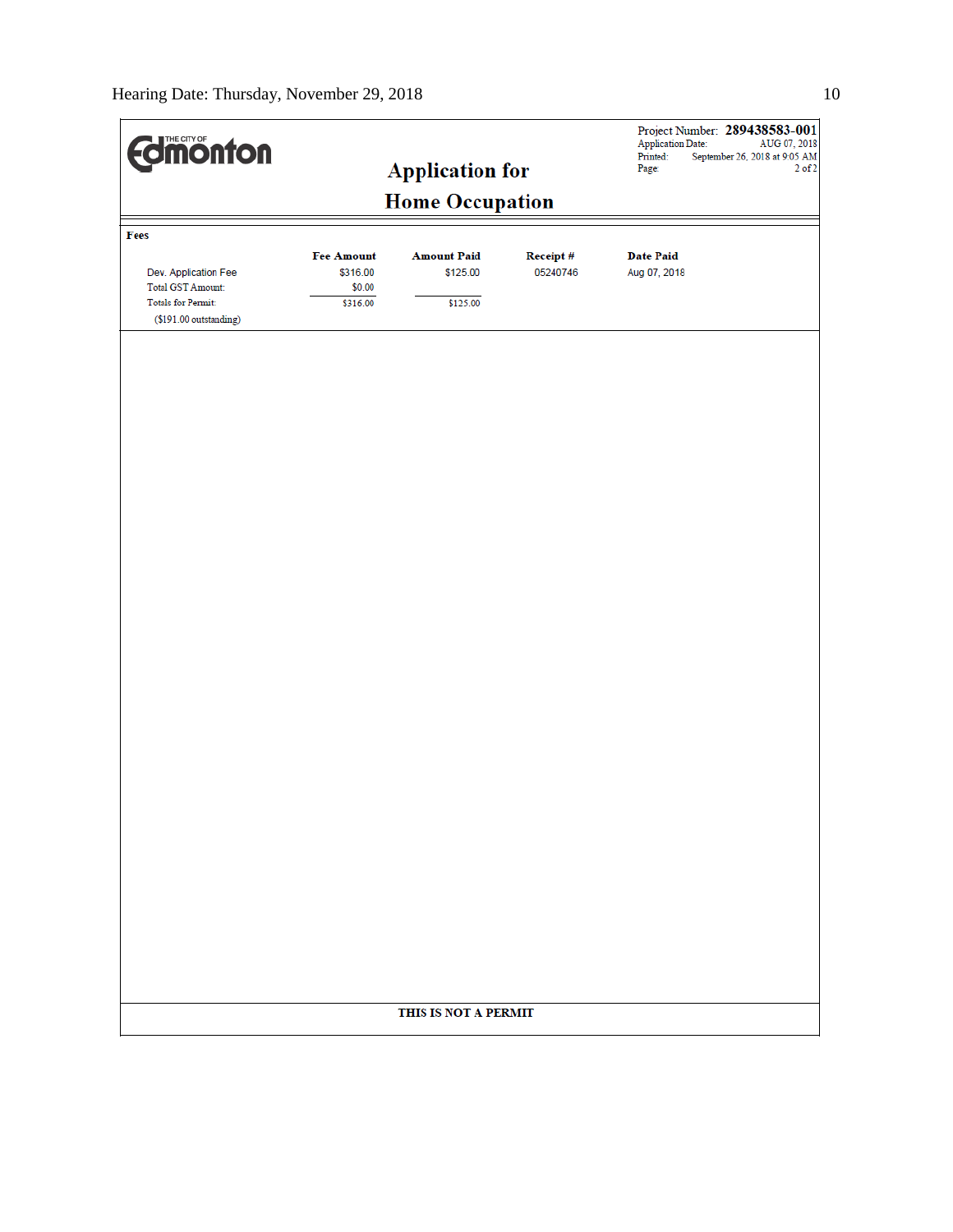

Site Location **Community Contracts** File: SDAB-D-18-198

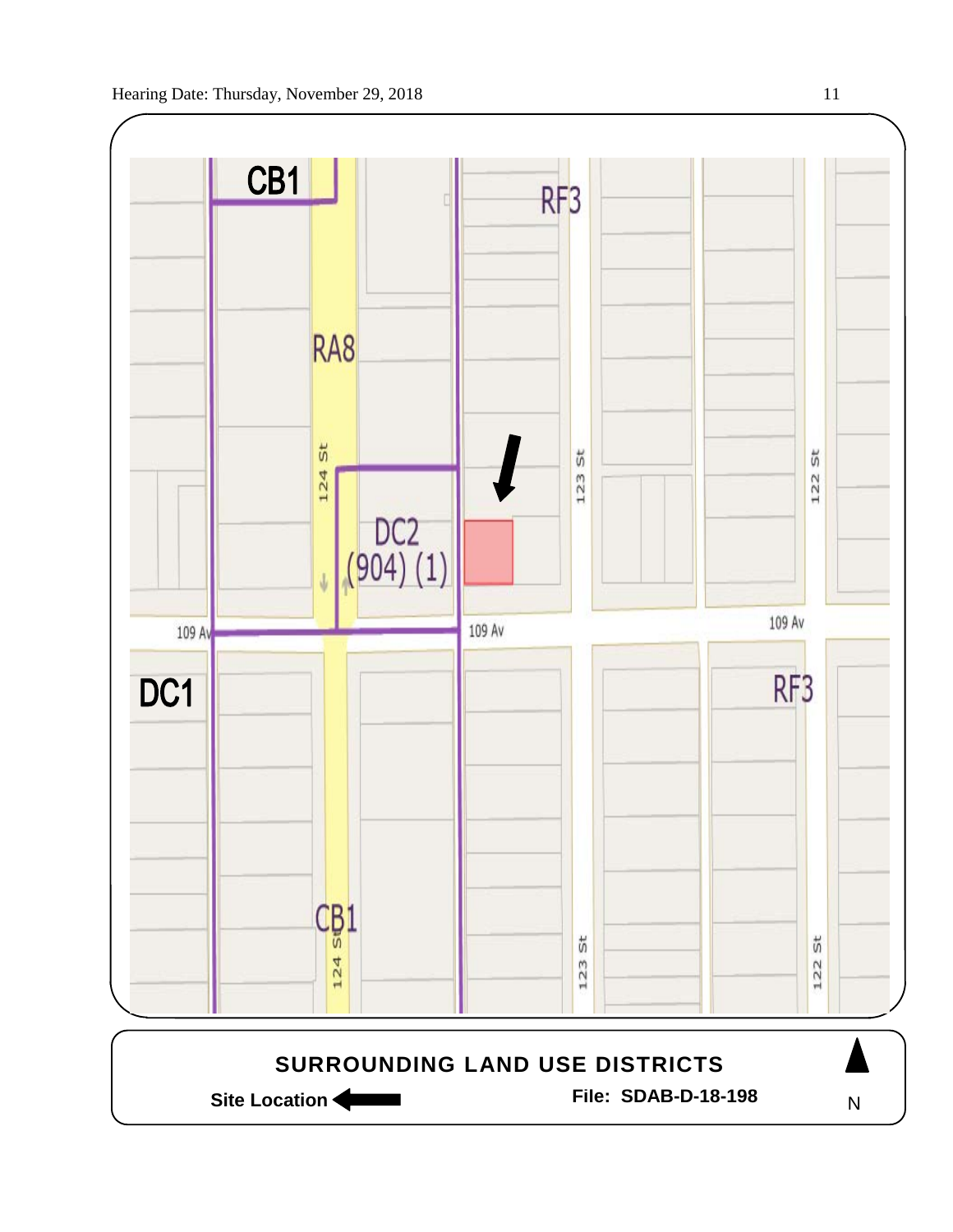# **ITEM II:** 10:30 A.M. **FILE:** SDAB-D-18-199 AN APPEAL FROM THE DECISION OF THE DEVELOPMENT OFFICER APPELLANT: APPLICATION NO.: 286758265-001 APPLICATION TO: Change the use from a Health Services to a Cannabis Retail Sales and construct Interior Alterations DECISION OF THE DEVELOPMENT AUTHORITY: Refused DECISION DATE: October 25, 2018 DATE OF APPEAL: November 8, 2018 MUNICIPAL DESCRIPTION OF SUBJECT PROPERTY: 10117 - 82 Avenue NW LEGAL DESCRIPTION: Plan I Blk 60 Lot 9 ZONE: CB2-General Business Zone OVERLAY: Main Streets Overlay STATUTORY PLAN: Strathcona Area Redevelopment Plan

#### *Grounds for Appeal*

The Appellant provided the following reasons for appealing the decision of the Development Authority:

> I like to appeal this on the basis of zoning for white ave. We are in the strong oppression the current separation distance takes away from for the intent of such districts.

> We feel that the separation distance in this areas should be "0" like other municipalities

> We will be doing a 30 min presentation/ and submitting support letters for our location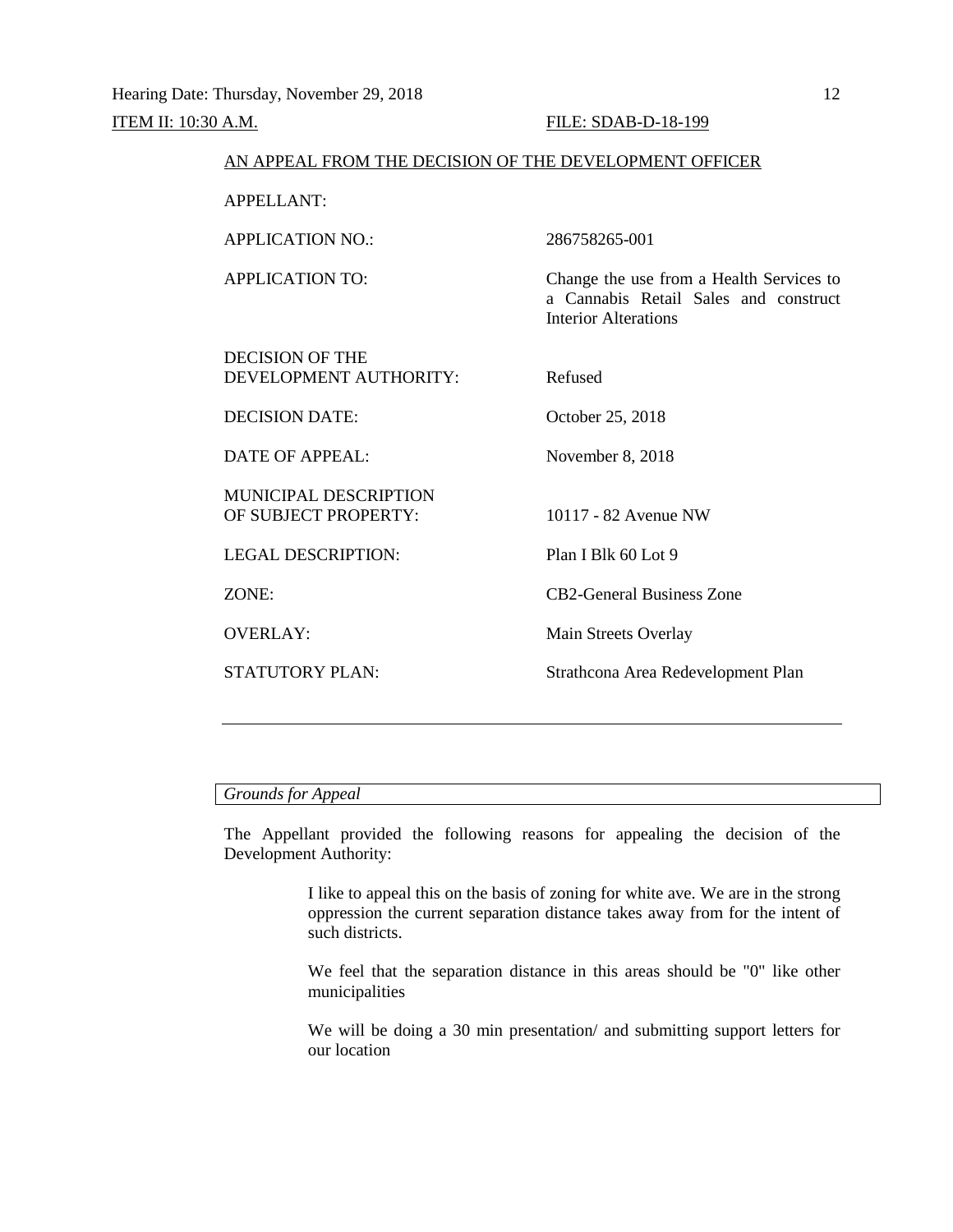#### *General Matters*

#### **Appeal Information:**

The *Municipal Government Act*, RSA 2000, c M-26 states the following:

#### **Grounds for Appeal**

**685(1)** If a development authority

- (a) fails or refuses to issue a development permit to a person,
- (b) issues a development permit subject to conditions, or
- (c) issues an order under section 645,

the person applying for the permit or affected by the order under section 645 may appeal to the subdivision and development appeal board.

#### **Appeals**

**686(1)** A development appeal to a subdivision and development appeal board is commenced by filing a notice of the appeal, containing reasons, with the board,

- (a) in the case of an appeal made by a person referred to in section 685(1)
	- (i) with respect to an application for a development permit,
		- (A) within 21 days after the date on which the written decision is given under section 642, […]

#### **Hearing and Decision**

**687(3)** In determining an appeal, the subdivision and development appeal board

…

- (a.1) must comply with the land use policies;
- (a.2) subject to section 638, must comply with any applicable statutory plans;
- (a.3) subject to clauses (a.4) and (d), must comply with any land use bylaw in effect;
- (a.4) must comply with the applicable requirements of the regulations under the Gaming, Liquor and Cannabis Act respecting the location of premises described in a cannabis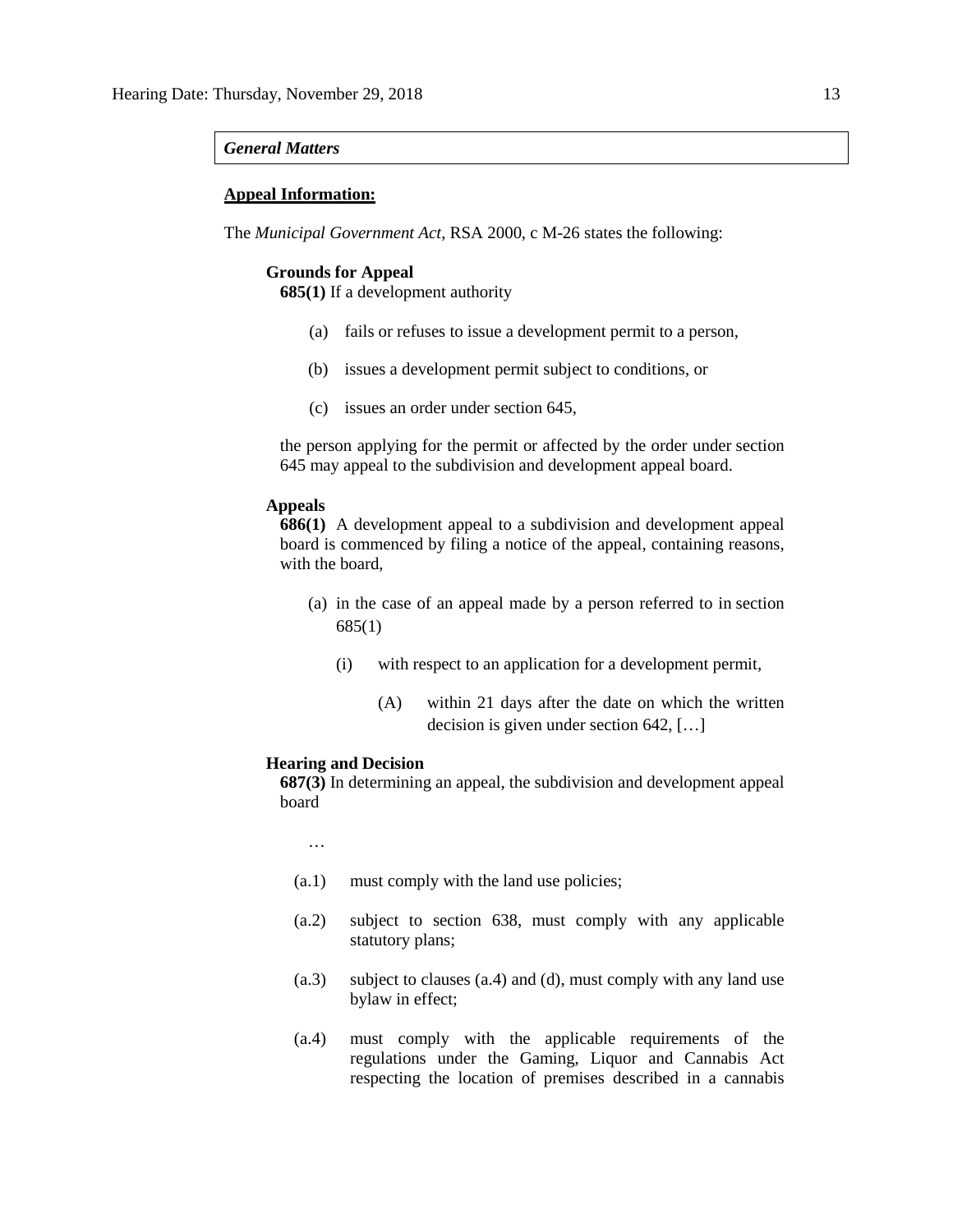licence and distances between those premises and other premises;

- …
- (c) may confirm, revoke or vary the order, decision or development permit or any condition attached to any of them or make or substitute an order, decision or permit of its own;
- (d) may make an order or decision or issue or confirm the issue of a development permit even though the proposed development does not comply with the land use bylaw if, in its opinion,
	- (i) the proposed development would not
		- (A) unduly interfere with the amenities of the neighbourhood, or
		- (B) materially interfere with or affect the use, enjoyment or value of neighbouring parcels of land,

and

(ii) the proposed development conforms with the use prescribed for that land or building in the land use bylaw.

#### **General Provisions from the** *Edmonton Zoning Bylaw:*

Under section 340.2(6), **Cannabis Retail Stores** is a **Permitted Use** in the (CB2) General Business Zone.

Under section 7.4(9), **Cannabis Retail Stores** means:

development used for the retail sale of Cannabis that is authorized by provincial or federal legislation. This Use may include retail sales of Cannabis accessories. This Use does not include Cannabis Production and Distribution.

Under section 6.1, **Cannabis** means:

a cannabis plant and anything referred to in subsection (a) of this definition but does not include anything referred to in subsection (b) of this definition:

- a. Cannabis includes:
	- i. any part of a cannabis plant, including the phytocannabinoids produced by, or found in, such a plant, regardless of whether that part has been processed or not,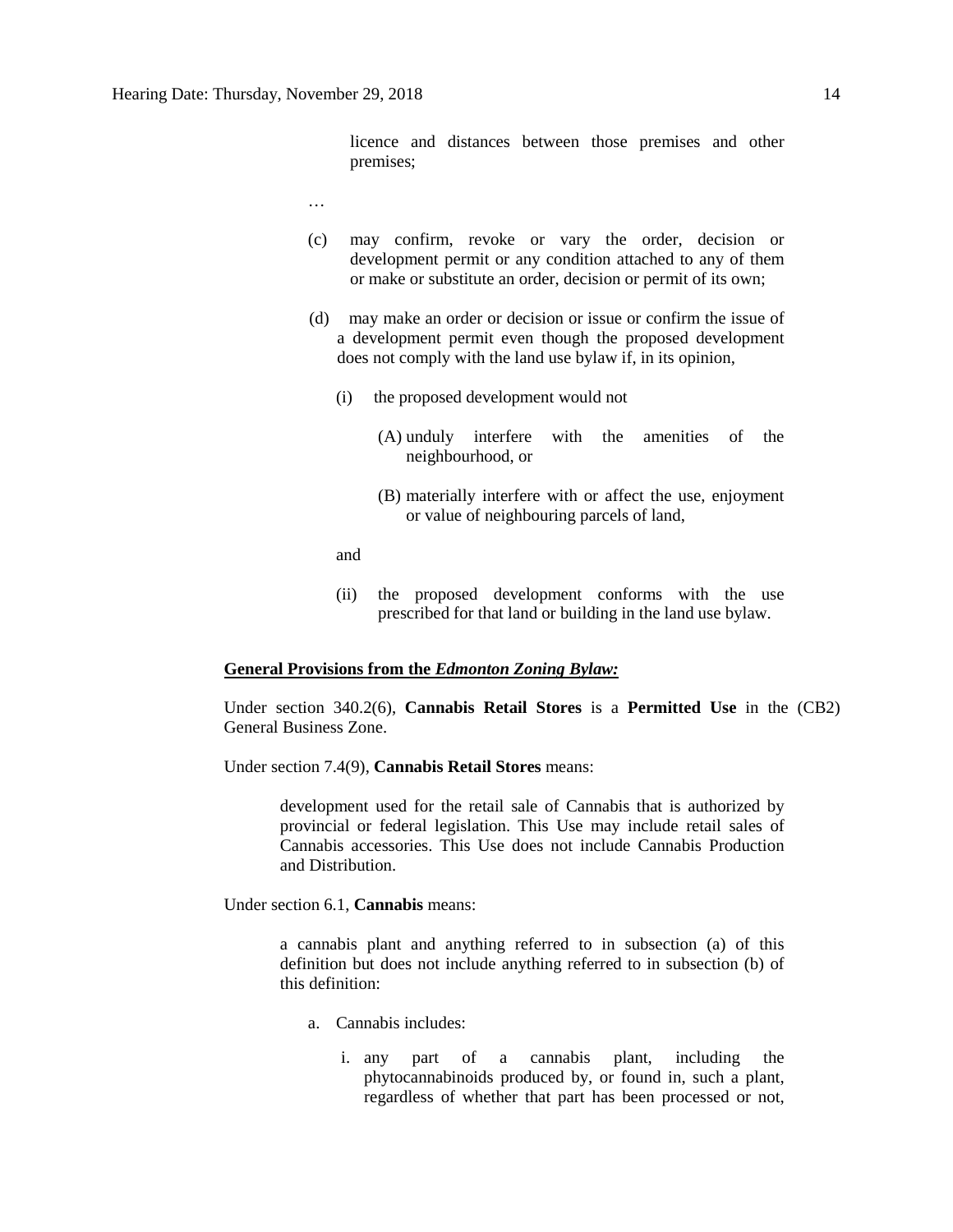other than a part of the plant referred to in subsection (b) of this definition.

- ii. any substance or mixture of substances that contains or has on it any part of such a plant;
- iii. any substance that is identical to any phytocannabinoid produced by, or found in, such a plant, regardless of how the substance was obtained.
- b. Notwithstanding subsection (a) of this definition, Cannabis does not include:
	- i. a non-viable seed of a cannabis plant;
	- ii. a mature stalk, without any leaf, flower, seed or branch, of such plant;
	- iii. fibre derived from a stalk referred in subsection (b)(ii) of this definition; and
	- iv. the root or any part of the root of such a plant.

Under section 6.1, **Site** means "an area of land consisting of one or more abutting Lots."

Section 340.1 states that the **General Purpose** of the **(CB2) General Business Zone** is:

to provide for businesses that require large Sites and a location with good visibility and accessibility along, or adjacent to, major public roadways.

#### *Section 70 - Cannabis Retail Sales regulations*

- 1. Any Cannabis Retail Sales shall not be located less than 200 m from any other Cannabis Retail Sales. For the purposes of this subsection only:
	- a. the [200 m](javascript:void(0);) separation distance shall be measured from the closest point of the Cannabis Retail Sales Use to the closest point of any other approved Cannabis Retail Sales Use;
	- b. A Development Officer shall not grant a variance to reduce the separation distance by more than [20 m](javascript:void(0);) in compliance with [Section 11;](https://webdocs.edmonton.ca/InfraPlan/zoningbylaw/ZoningBylaw/Part1/Administrative/11__Authority_and_Responsibility_of_the_Development_Officer.htm) and
	- c. The issuance of a Development Permit which contains a variance to separation distance as described in 70(1)b shall be issued as a Class B Discretionary Development.
- 2. Any Site containing a Cannabis Retail Sales shall not be located less than [200 m](javascript:void(0);) from any Site being used for a public library, or for public or private education at the time of the application for the Development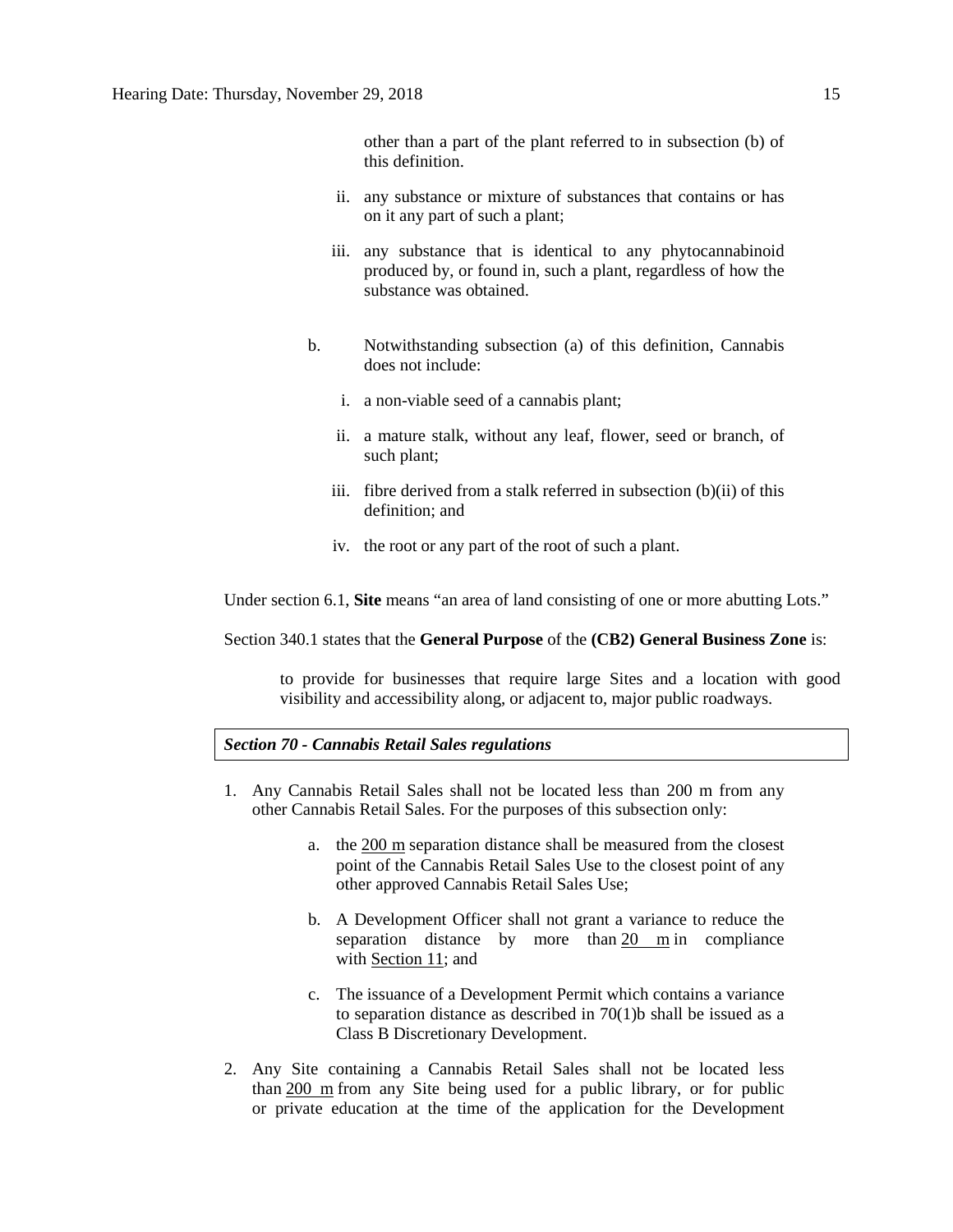Permit for the Cannabis Retail Sales. For the purposes of this subsection only:

- a. the [200 m](javascript:void(0);) separation distance shall be measured from the closest point of the subject Site boundary to the closest point of another Site boundary, and shall not be measured from Zone boundaries or from the edges of structures;
- b. the term "public library" is limited to the collection of literary, artistic, musical and similar reference materials in the form of books, manuscripts, recordings and films for public use, and does not include private libraries, museums or art galleries; and
- c. the term "public or private education" is limited to elementary through to high schools inclusive only, and does not include dance schools, driving schools or other Commercial Schools.
- 3. Any Site containing a Cannabis Retail Sales shall not be located less than [100 m](javascript:void(0);) from any Site being used for Community Recreation Services Use, a community recreation facility, a provincial health care facility, as public lands, or any Site that is designated as school reserve or municipal and school reserve at the time of the application for the Development Permit for the Cannabis Retail Sales. For the purposes of this subsection only:
	- a. the [100 m](javascript:void(0);) separation distance shall be measured from the closest point of the subject Site boundary to the closest point of another Site boundary, and shall not be measured from Zone boundaries or from the edges of structures;
	- b. the term "community recreation facilities" means indoor municipal facilities used primarily by members of the public to participate in recreational activities conducted at the facilities, as per the *Municipal Government Act*; and
	- c. the term "public lands" is limited to Sites zoned AP, and Sites zoned A.
- 4. Notwithstanding [Section 11](https://webdocs.edmonton.ca/InfraPlan/zoningbylaw/ZoningBylaw/Part1/Administrative/11__Authority_and_Responsibility_of_the_Development_Officer.htm) of this Bylaw, a Development Officer shall not grant a variance to subsection 70(2) or 70(3).
- 5. Cannabis Retail Sales shall include design elements that readily allow for natural surveillance to promote a safe urban environment, where applicable and to the satisfaction of the development officer, including the following requirements:
	- a. customer access to the store is limited to a store front that is visible from the street other than a Lane, or a shopping centre parking lot, or a mall access that allows visibility from the interior of the mall into the store;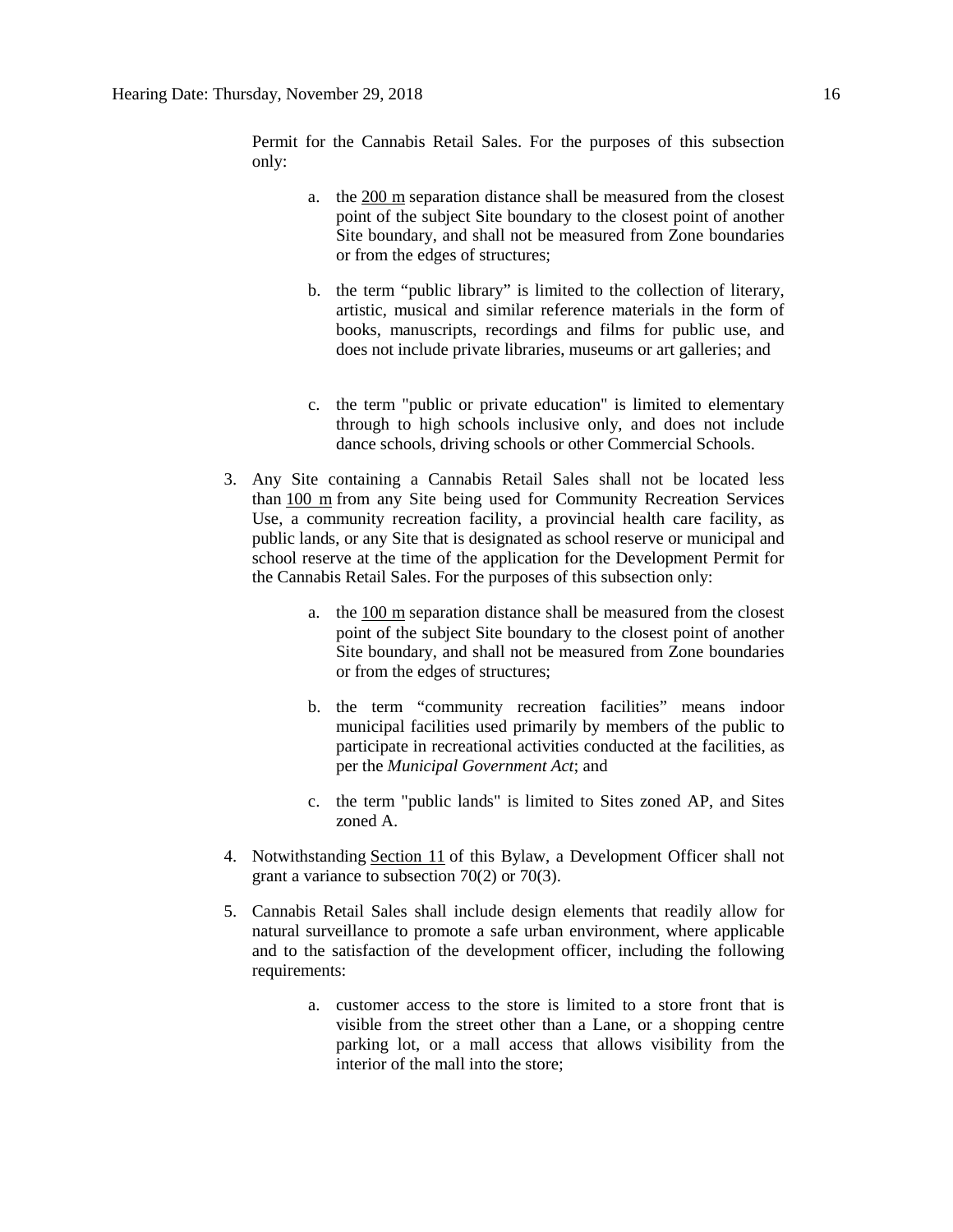- b. the exterior of all stores shall have ample transparency from the street;
- c. Any outdoor lighting shall be designed to ensure a well-lit environment for pedestrians and illumination of the property; and
- d. Landscaping shall be low-growing shrubs or deciduous trees with a high canopy at maturity to maintain natural surveillance.
- 6. The Development Officer shall impose a condition on any Development Permit issued for Cannabis Retail Sales requiring that the development:
	- a. shall not commence until authorized by and compliant with superior legislation; and
	- b. must commence within nine (9) months of the date of approval of the Development Permit.
- 7. For the purposes of Section 70(6), development commences when the Cannabis Retail Sales Use is established or begins operation.

#### **Development Officer's Determination**

The proposed Cannabis Retail Store does not comply with the minimum setback requirement from an approved Cannabis Retail Sales location (Section 70.1):

Required Setback: 200 m

Proposed Setback: 47 m from 10130 82 Avenue NW

Deficient by 153 m

Under Sections 70.1(b) and 70.4 of the Zoning Bylaw, the Development Officer is prohibited from granting a variance to the minimum setback to allow for the proposed Cannabis Retail Store.

#### Notice to Applicant/Appellant

Provincial legislation requires that the Subdivision and Development Appeal Board issue its official decision in writing within fifteen days of the conclusion of the hearing.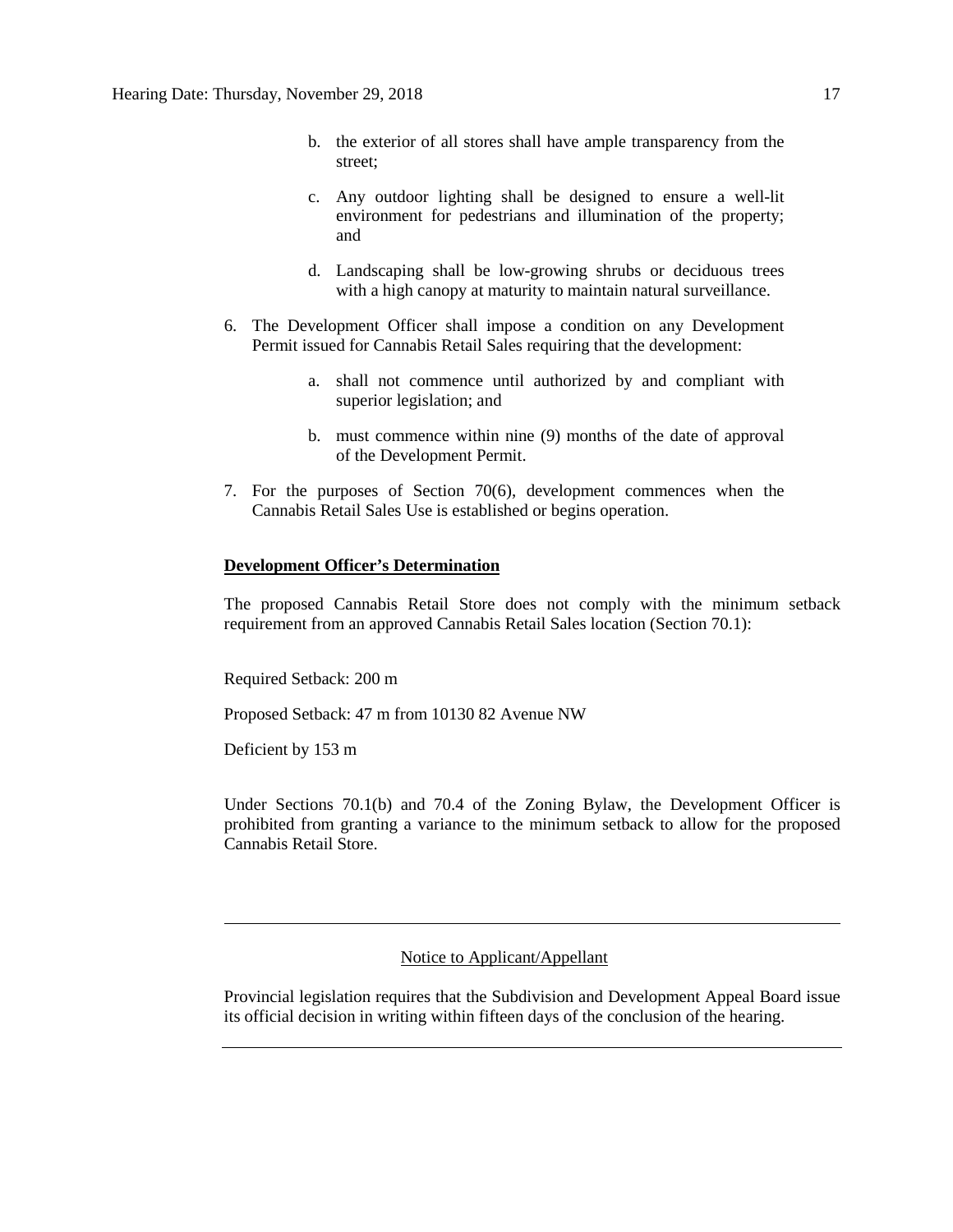|                                                                                                                                                                                                |                   |                                 |                                       | <b>Application Date:</b> | Project Number: 286758265-001<br><b>JUL 05, 2018</b> |
|------------------------------------------------------------------------------------------------------------------------------------------------------------------------------------------------|-------------------|---------------------------------|---------------------------------------|--------------------------|------------------------------------------------------|
| <b>Imonton</b>                                                                                                                                                                                 |                   |                                 |                                       | Printed:                 | November 8, 2018 at 12:18 PM                         |
|                                                                                                                                                                                                |                   | <b>Application for</b>          |                                       | Page:                    | 1 of 1                                               |
|                                                                                                                                                                                                |                   | <b>Major Development Permit</b> |                                       |                          |                                                      |
| This document is a Development Permit Decision for the development application described below.                                                                                                |                   |                                 |                                       |                          |                                                      |
| Applicant<br>Property Address(es) and Legal Description(s)                                                                                                                                     |                   |                                 |                                       |                          |                                                      |
| 10117 - 82 AVENUE NW                                                                                                                                                                           |                   |                                 |                                       |                          |                                                      |
|                                                                                                                                                                                                |                   |                                 | Plan I Blk 60 Lot 9                   |                          |                                                      |
|                                                                                                                                                                                                |                   |                                 | <b>Specific Address(es)</b>           |                          |                                                      |
|                                                                                                                                                                                                |                   | Suite:                          |                                       | 10123 - 82 AVENUE NW     |                                                      |
|                                                                                                                                                                                                |                   |                                 | Entryway: 10123 - 82 AVENUE NW        |                          |                                                      |
|                                                                                                                                                                                                |                   |                                 | Building: 10117 - 82 AVENUE NW        |                          |                                                      |
| <b>Scope of Application</b>                                                                                                                                                                    |                   |                                 |                                       |                          |                                                      |
| To change the use from a Health Services to a Cannabis Retail Sales and construct Interior Alterations                                                                                         |                   |                                 |                                       |                          |                                                      |
| <b>Permit Details</b>                                                                                                                                                                          |                   |                                 |                                       |                          |                                                      |
|                                                                                                                                                                                                |                   |                                 | <b>Contact Person:</b>                |                          |                                                      |
| Class of Permit:<br>Gross Floor Area (sq.m.):                                                                                                                                                  |                   |                                 | Lot Grading Needed?: N                |                          |                                                      |
| New Sewer Service Required: N                                                                                                                                                                  |                   |                                 | NumberOfMainFloorDwellings:           |                          |                                                      |
| Site Area (sq. m.): 130                                                                                                                                                                        |                   |                                 | Stat. Plan Overlay/Annex Area: (none) |                          |                                                      |
| I/We certify that the above noted details are correct.                                                                                                                                         |                   |                                 |                                       |                          |                                                      |
|                                                                                                                                                                                                |                   |                                 |                                       |                          |                                                      |
| Applicant signature:                                                                                                                                                                           |                   |                                 |                                       |                          |                                                      |
| <b>Development Application Decision</b><br>Refused                                                                                                                                             |                   |                                 |                                       |                          |                                                      |
| Issue Date: Oct 25, 2018 Development Authority: Chow, Stephen                                                                                                                                  |                   |                                 |                                       |                          |                                                      |
|                                                                                                                                                                                                |                   |                                 |                                       |                          |                                                      |
| <b>Reason for Refusal</b><br>The proposed Cannabis Retail Store does not comply with the minimum setback requirement from an approved Cannabis Retail                                          |                   |                                 |                                       |                          |                                                      |
| Sales location (Section 70.1):                                                                                                                                                                 |                   |                                 |                                       |                          |                                                      |
| Required Setback: 200 m                                                                                                                                                                        |                   |                                 |                                       |                          |                                                      |
| Proposed Setback: 47 m from 10130 82 Avenue NW                                                                                                                                                 |                   |                                 |                                       |                          |                                                      |
| Deficient by 153 m                                                                                                                                                                             |                   |                                 |                                       |                          |                                                      |
| Under Sections 70.1(b) and 70.4 of the Zoning Bylaw, the Development Officer is prohibited from granting a variance to the<br>minimum setback to allow for the proposed Cannabis Retail Store. |                   |                                 |                                       |                          |                                                      |
| <b>Rights of Appeal</b>                                                                                                                                                                        |                   |                                 |                                       |                          |                                                      |
| The Applicant has the right of appeal within 21 days after the date on which the decision is made, as outlined in Section 683                                                                  |                   |                                 |                                       |                          |                                                      |
| through 689 of the Municipal Government Act.                                                                                                                                                   |                   |                                 |                                       |                          |                                                      |
| Fees                                                                                                                                                                                           |                   |                                 |                                       |                          |                                                      |
|                                                                                                                                                                                                | <b>Fee Amount</b> | <b>Amount Paid</b>              | Receipt#                              | Date Paid                |                                                      |
| Major Dev. Application Fee                                                                                                                                                                     | \$5,600.00        | \$5,600.00                      | 05161292                              | Jul 05, 2018             |                                                      |
| <b>Total GST Amount:</b>                                                                                                                                                                       | \$0.00            |                                 |                                       |                          |                                                      |
| <b>Totals for Permit:</b>                                                                                                                                                                      | \$5,600.00        | \$5,600.00                      |                                       |                          |                                                      |
|                                                                                                                                                                                                |                   |                                 |                                       |                          |                                                      |
|                                                                                                                                                                                                |                   |                                 |                                       |                          |                                                      |
|                                                                                                                                                                                                |                   | THIS IS NOT A PERMIT            |                                       |                          |                                                      |
|                                                                                                                                                                                                |                   |                                 |                                       |                          |                                                      |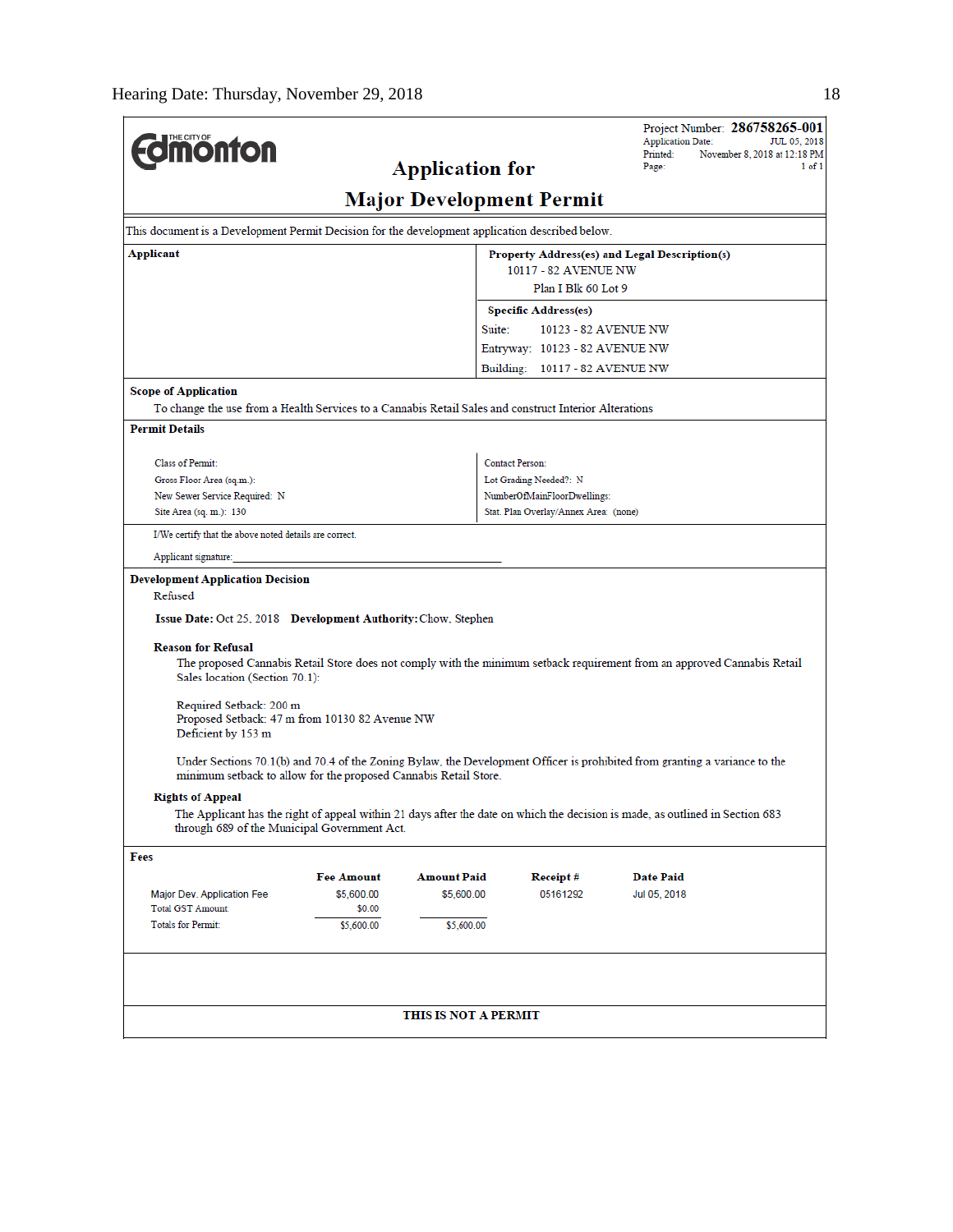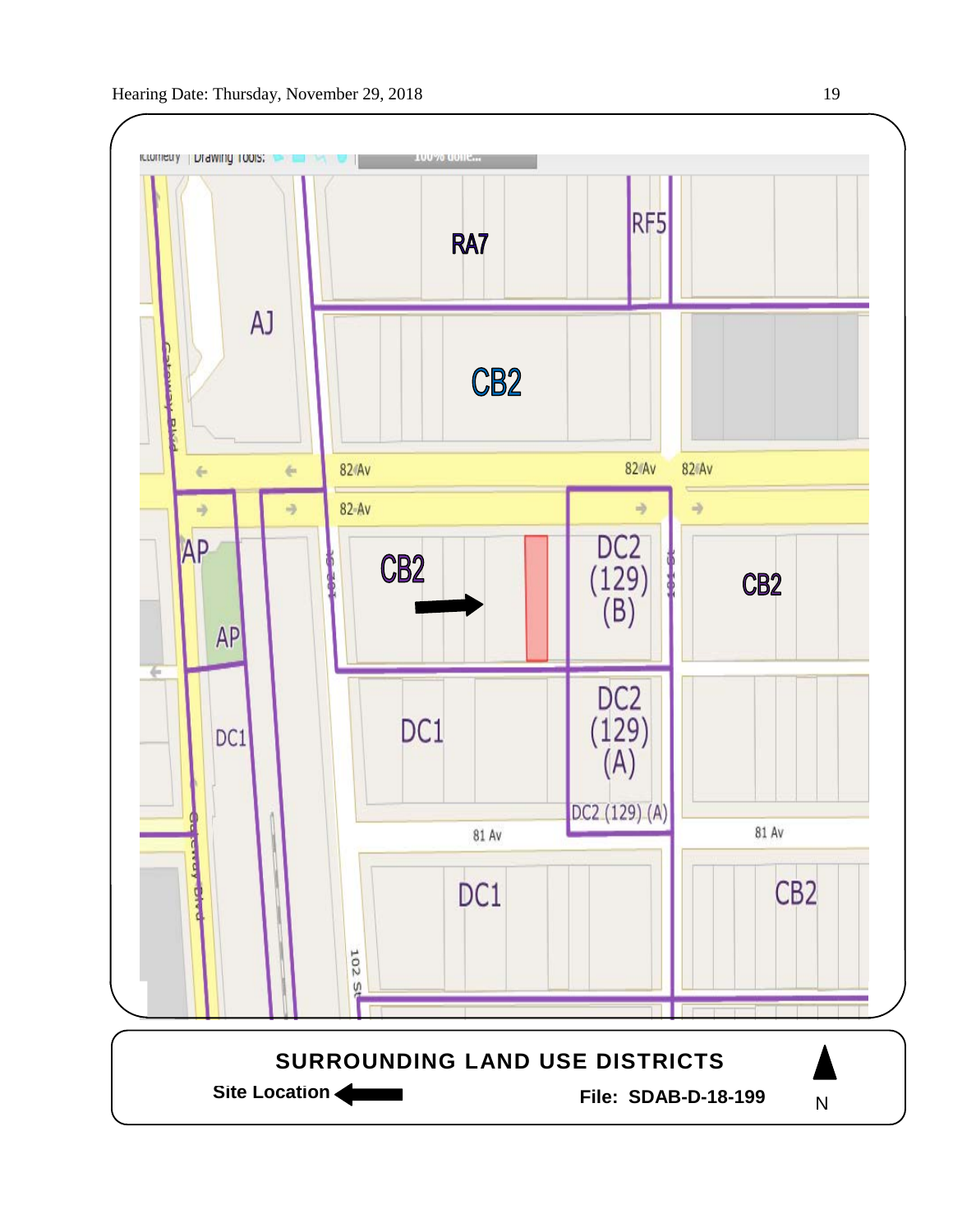## ITEM III: 1:30 P.M. FILE: SDAB-D-18-188 AN APPEAL FROM THE DECISION OF THE DEVELOPMENT OFFICER APPELLANT: APPLICATION NO.: 287278928-001 APPLICATION TO: Develop a Cannabis Retail Sales DECISION OF THE DEVELOPMENT AUTHORITY: Refused DECISION DATE: October 1, 2018 DATE OF APPEAL: October 15, 2018 MUNICIPAL DESCRIPTION OF SUBJECT PROPERTY: 10125 - 104 Street NW LEGAL DESCRIPTION: Plan NB1 Blk 3 Lot 159 ZONE: HA-Heritage Area Zone OVERLAY: Special Area Downtown STATUTORY PLAN: Capital City Downtown Plan

*Grounds for Appeal*

The Appellant provided the following reasons for appealing the decision of the Development Authority:

> ARMSTRONG BLOCK CANNABIS INC. is requesting an appeal regarding the Development Authority's refusal of Development permit #287278928- 001, to develop a cannabis retail shop at 10129 104 St NW.

> Through this appeal, we are requesting three variances from the Subdivision and Development Appeal Board.

> 1) A variance of 76m in section 70.3 of the City of Edmonton Zoning Bylaw – minimum setback requirement from public lands (Michael Phair and Beaver Hill House Parks)

Reason for Appeal:

Our understanding is that the current application of the zoning bylaw does not consider the high density urban setting in which these parks are located. As well, the parks do not contain any playground structures, and are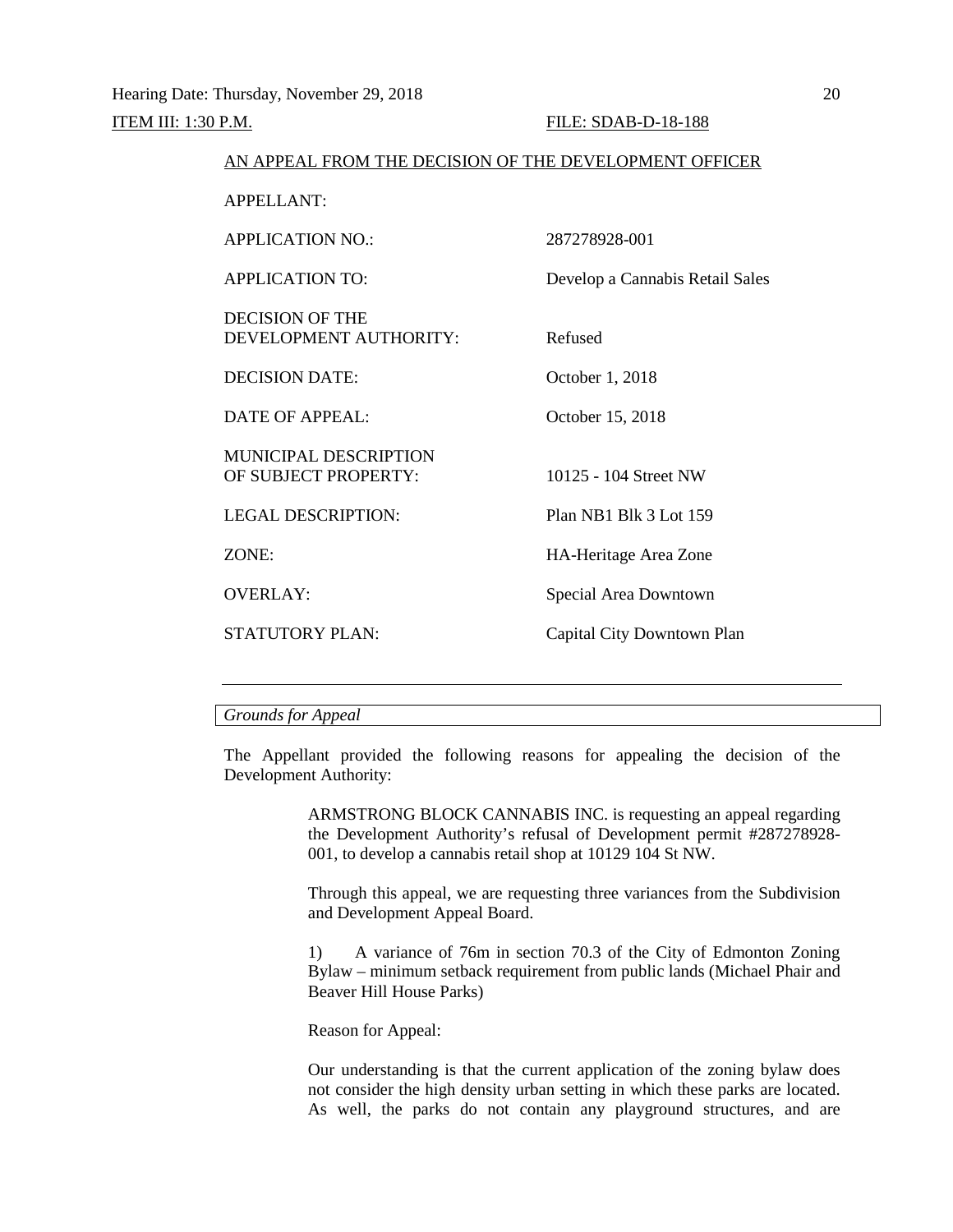acceptable locations for cannabis consumption under Edmonton's Public Places Bylaw #14614.

2) A variance of 38m in section 70.2 of the City of Edmonton Zoning Bylaw – minimum setback requirement from a school (Centre High)

Reason for Appeal:

Our understanding is that the Development Authority's measurements are based on 'as the crow flies' distances between property lines and do not account for the physical barriers and required paths of the urban setting. The travel distance when measured door-to-door (via Google Maps) is 210m.

3) A variance of 124m in section 70.2 of the City of Edmonton Zoning Bylaw – minimum setback requirement from a public library (Enterprise Square EPL)

Reason for Appeal:

Our understanding is that, as per the note in #2, the Development Authority's measurements are based on 'as the crow flies' and not door-to-door. The estimated door-to-door distance (via Google Maps) is 290m. As well, the Enterprise Square Edmonton Public Library is a temporary library location and will be closing during the completion of the Stanley A. Milner Library renovations in early 2020.

We would also like to note additional considerations specific to the proposed location, which may inform and support our request for variances. These considerations are:

- The store's entrance is set back through two doors
- The storefront windows are elevated above street level
- The store is accessible via public transit (50m from a Bay Enterprise Square Station entrance with nearby 5 bus stops) and there is no designated parking for customers
- Store is located along the well-lit, busy and safe 104 street promenade

#### *General Matters*

**The Subdivision and Development Appeal Board made and passed the following motion on November 7, 2018:**

**"That SDAB-D-18-188 be TABLED to November29, 2018 at the written request of legal counsel for the Appellant and with the consent of the Development Officer."**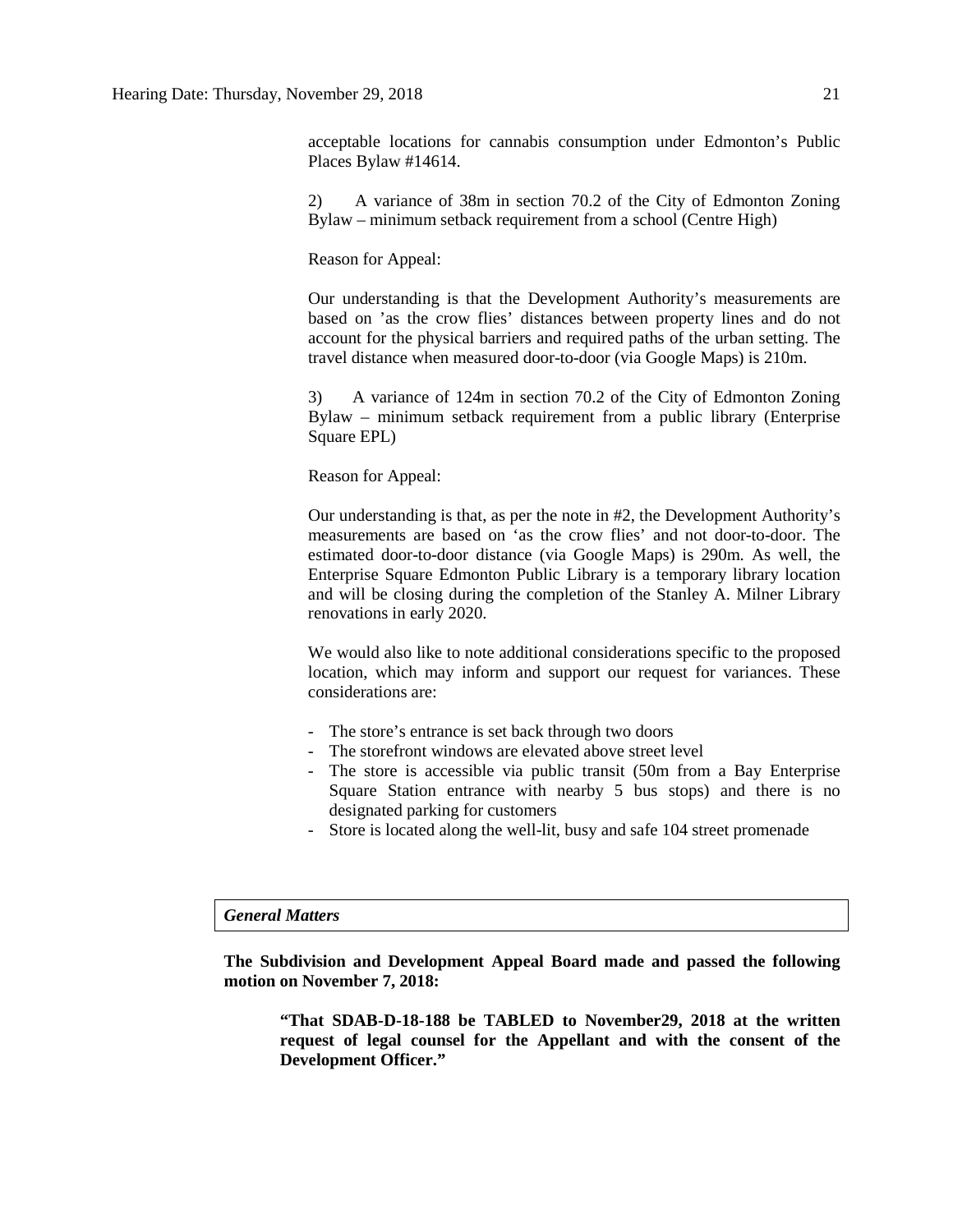#### **Appeal Information:**

The *Municipal Government Act*, RSA 2000, c M-26 states the following:

#### **Grounds for Appeal**

**685(1)** If a development authority

- (a) fails or refuses to issue a development permit to a person,
- (b) issues a development permit subject to conditions, or
- (c) issues an order under section 645,

the person applying for the permit or affected by the order under section 645 may appeal to the subdivision and development appeal board.

#### **Appeals**

**686(1)** A development appeal to a subdivision and development appeal board is commenced by filing a notice of the appeal, containing reasons, with the board,

- (a) in the case of an appeal made by a person referred to in section 685(1)
	- (i) with respect to an application for a development permit,
		- (A) within 21 days after the date on which the written decision is given under section 642, […]

#### **Hearing and Decision**

**687(3)** In determining an appeal, the subdivision and development appeal board

…

…

- (a.1) must comply with the land use policies;
- (a.2) subject to section 638, must comply with any applicable statutory plans;
- (a.3) subject to clauses (a.4) and (d), must comply with any land use bylaw in effect;
- (a.4) must comply with the applicable requirements of the regulations under the Gaming, Liquor and Cannabis Act respecting the location of premises described in a cannabis licence and distances between those premises and other premises;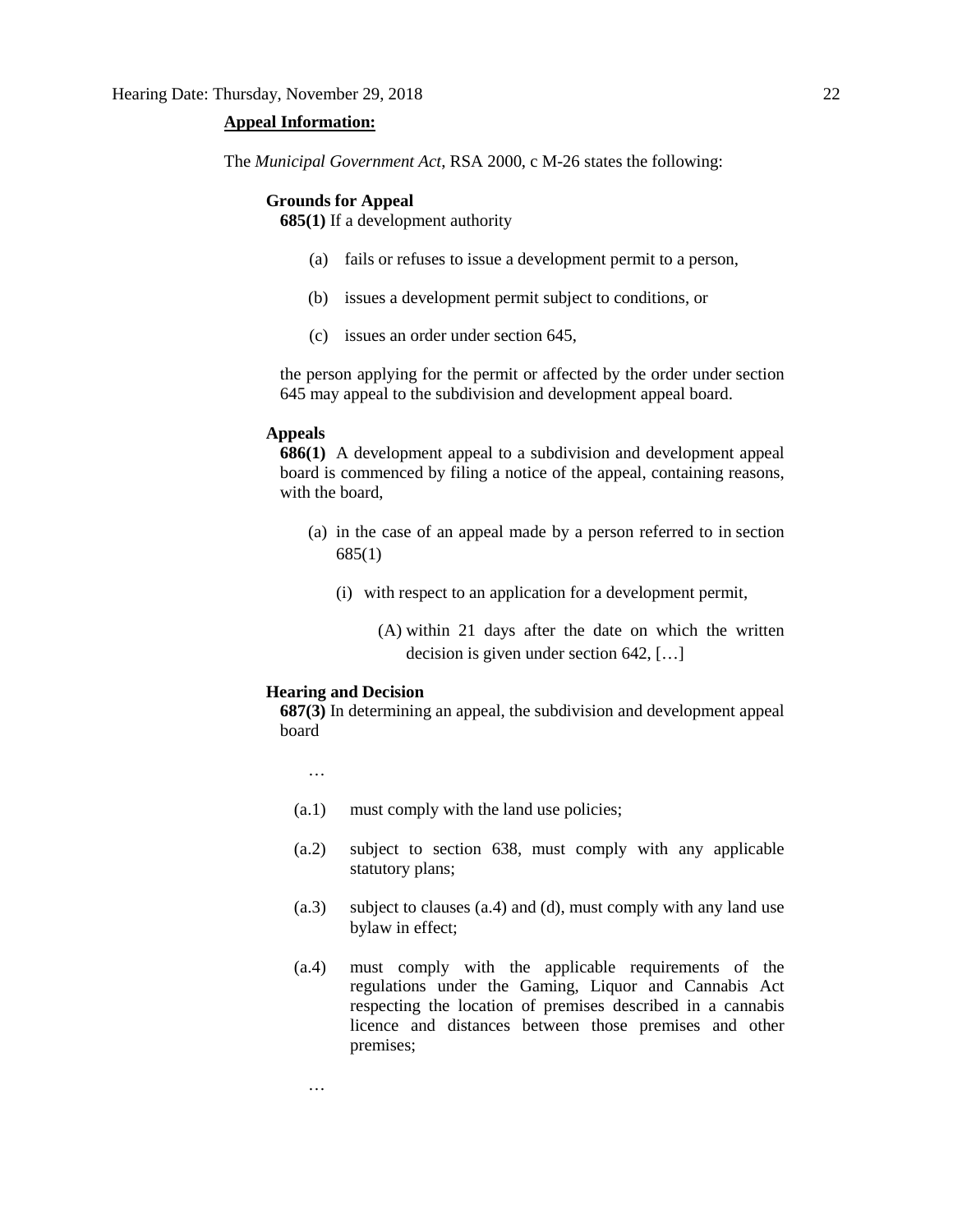- (c) may confirm, revoke or vary the order, decision or development permit or any condition attached to any of them or make or substitute an order, decision or permit of its own;
- (d) may make an order or decision or issue or confirm the issue of a development permit even though the proposed development does not comply with the land use bylaw if, in its opinion,
	- (i) the proposed development would not
		- (A) unduly interfere with the amenities of the neighbourhood, or
		- (B) materially interfere with or affect the use, enjoyment or value of neighbouring parcels of land,

and

(ii) the proposed development conforms with the use prescribed for that land or building in the land use bylaw.

#### **General Provisions from the** *Edmonton Zoning Bylaw:*

Under section 910.7(2)(e), **Cannabis Retail Stores** is a **Permitted Use** in the **(HA) Heritage Area Zone**.

Under section 7.4(9), **Cannabis Retail Stores** means:

development used for the retail sale of Cannabis that is authorized by provincial or federal legislation. This Use may include retail sales of Cannabis accessories. This Use does not include Cannabis Production and Distribution.

Under section 6.1, **Cannabis** means:

a cannabis plant and anything referred to in subsection (a) of this definition but does not include anything referred to in subsection (b) of this definition:

- a. Cannabis includes:
	- i. any part of a cannabis plant, including the phytocannabinoids produced by, or found in, such a plant, regardless of whether that part has been processed or not, other than a part of the plant referred to in subsection (b) of this definition.
	- ii. any substance or mixture of substances that contains or has on it any part of such a plant;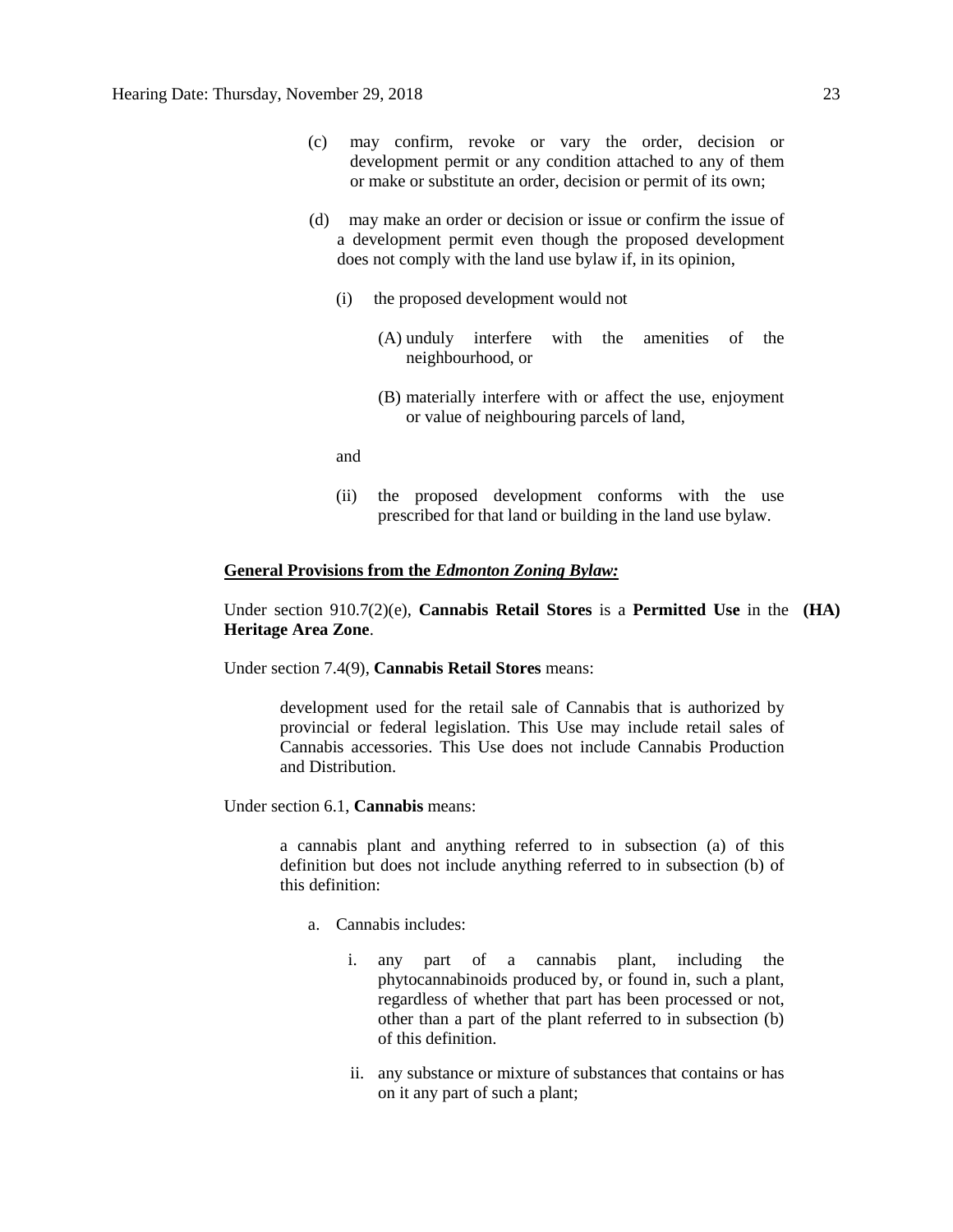- iii. any substance that is identical to any phytocannabinoid produced by, or found in, such a plant, regardless of how he substance was obtained.
- b. Notwithstanding subsection (a) of this definition, Cannabis does not include:
	- i. a non-viable seed of a cannabis plant;
	- ii. a mature stalk, without any leaf, flower, seed or branch, of such plant;
	- iii. fibre derived from a stalk referred in subsection (b)(ii) of this definition; and
	- iv. the root or any part of the root of such a plant.

Under section 7.8(9), **Private Education Services** means:

development for instruction and education which is not maintained at public expense and which may or may not offer courses of study equivalent to those offered in a public school or private instruction as a Home Based Business. This Use includes dormitory and Accessory buildings. This Use does not include Commercial Schools.

Under section 7.8(11), **Public Education Services** means:

development which is publicly supported or subsidized involving public assembly for educational, training or instruction purposes, and includes the administration offices required for the provision of such services on the same Site. This Use includes public and separate schools, community colleges, universities, and technical and vocational schools, and their administrative offices. This Use does not include Private Education Services and Commercial Schools.

Under section 7.8(12), **Public Libraries and Cultural Exhibits** means:

means development for the collection of literary, artistic, musical and similar reference materials in the form of books, manuscripts, recordings and films for public Use; or a development for the collection, preservation and public exhibition of works or objects of historical, scientific or artistic value. Typical Uses include libraries, museums and public, not-for-profit art galleries.

Under section 6.1, **Site** means "an area of land consisting of one or more abutting Lots."

Section 910.7 states that the **General Purpose** of the **(HA) Heritage Area Zone** is:

to establish a special heritage character Zone, in which the existing concentration of historical resources shall be preserved, rehabilitated and reused, and to ensure new developments are pedestrian friendly and compatible in scale, function, built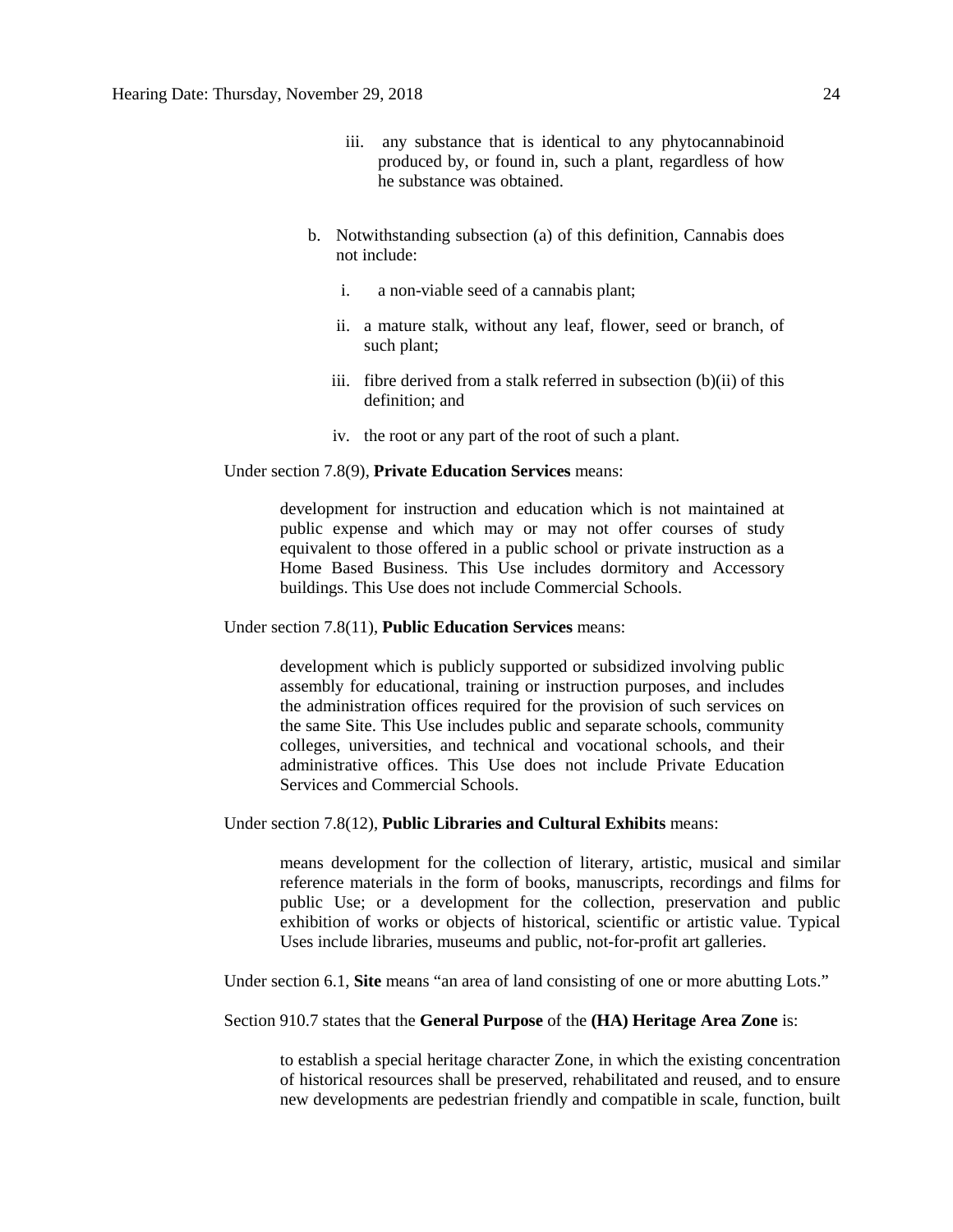form and design continuity with the historical, architectural and urban village character of the area.

*Section 70 - Cannabis Retail Sales regulations*

- 1. Any Cannabis Retail Sales shall not be located less than 200 m from any other Cannabis Retail Sales. For the purposes of this subsection only:
	- a. the [200 m](javascript:void(0);) separation distance shall be measured from the closest point of the Cannabis Retail Sales Use to the closest point of any other approved Cannabis Retail Sales Use;
	- b. A Development Officer shall not grant a variance to reduce the separation distance by more than [20 m](javascript:void(0);) in compliance with [Section 11;](https://webdocs.edmonton.ca/InfraPlan/zoningbylaw/ZoningBylaw/Part1/Administrative/11__Authority_and_Responsibility_of_the_Development_Officer.htm) and
	- c. The issuance of a Development Permit which contains a variance to separation distance as described in 70(1)b shall be issued as a Class B Discretionary Development.
- **2. Any Site containing a Cannabis Retail Sales shall not be located less than [200 m](javascript:void(0);) from any Site being used for a public library, or for public or private education at the time of the application for the Development Permit for the Cannabis Retail Sales. For the purposes of this subsection only:**
	- **a. the [200 m](javascript:void(0);) separation distance shall be measured from the closest point of the subject Site boundary to the closest point of another Site boundary, and shall not be measured from Zone boundaries or from the edges of structures;**
	- **b. the term "public library" is limited to the collection of literary, artistic, musical and similar reference materials in the form of books, manuscripts, recordings and films for public use, and does not include private libraries, museums or art galleries; and**
	- **c. the term "public or private education" is limited to elementary through to high schools inclusive only, and does not include dance schools, driving schools or other Commercial Schools.**
- **3. Any Site containing a Cannabis Retail Sales shall not be located less than [100 m](javascript:void(0);) from any Site being used for Community Recreation Services Use, a community recreation facility, a provincial health care facility, as public lands, or any Site that is designated as school reserve or municipal and school reserve at the time of the application for the Development Permit for the Cannabis Retail Sales. For the purposes of this subsection only:**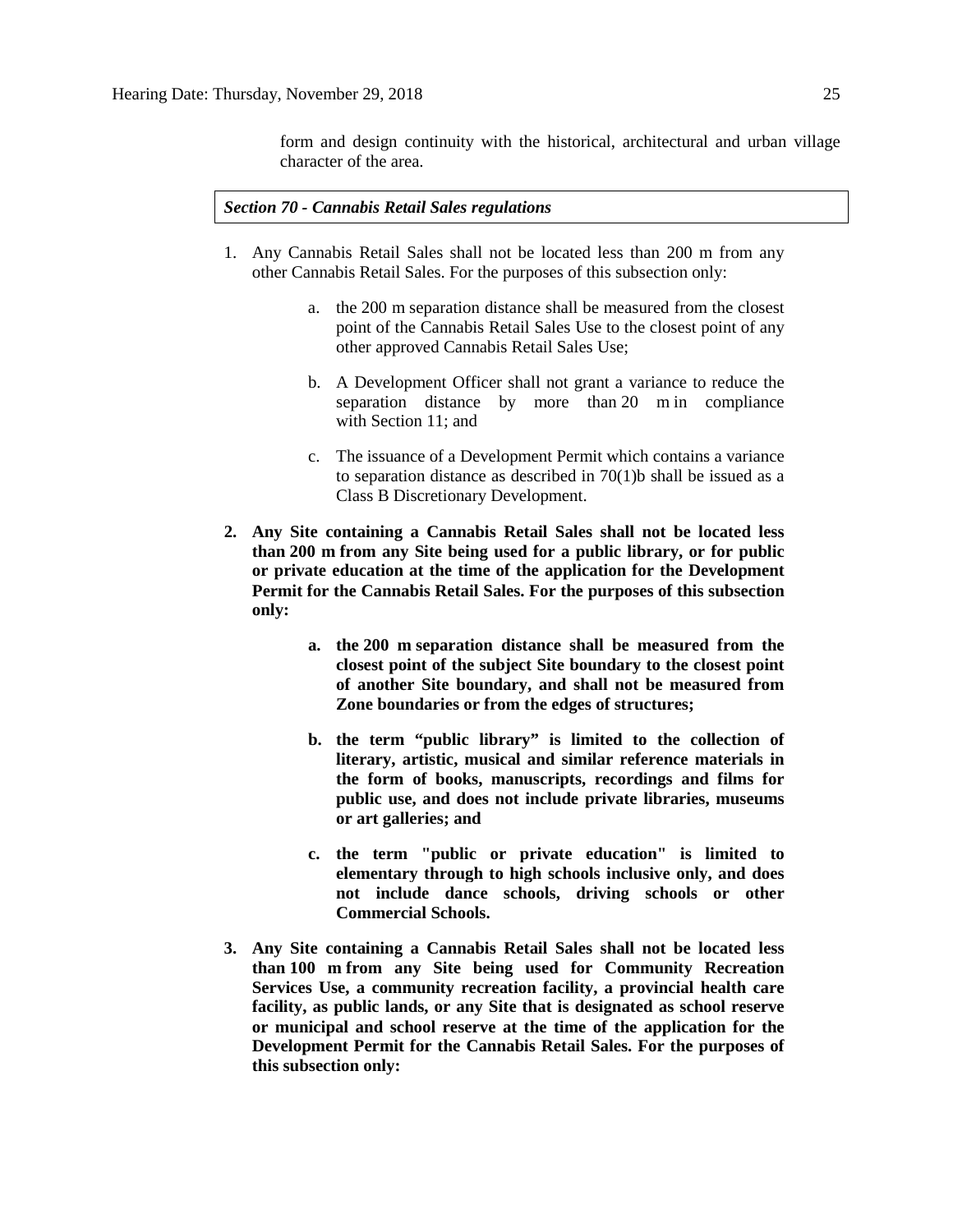- **a. the [100 m](javascript:void(0);) separation distance shall be measured from the closest point of the subject Site boundary to the closest point of another Site boundary, and shall not be measured from Zone boundaries or from the edges of structures;**
- b. the term "community recreation facilities" means indoor municipal facilities used primarily by members of the public to participate in recreational activities conducted at the facilities, as per the Municipal Government Act; and
- c. the term "public lands" is limited to Sites zoned AP, and Sites zoned A.

#### **4. Notwithstanding [Section 11](https://webdocs.edmonton.ca/InfraPlan/zoningbylaw/ZoningBylaw/Part1/Administrative/11__Authority_and_Responsibility_of_the_Development_Officer.htm) of this Bylaw, a Development Officer shall not grant a variance to subsection 70(2) or 70(3).**

- 5. Cannabis Retail Sales shall include design elements that readily allow for natural surveillance to promote a safe urban environment, where applicable and to the satisfaction of the development officer, including the following requirements:
	- a. customer access to the store is limited to a store front that is visible from the street other than a Lane, or a shopping centre parking lot, or a mall access that allows visibility from the interior of the mall into the store;
	- b. the exterior of all stores shall have ample transparency from the street;
	- c. Any outdoor lighting shall be designed to ensure a well-lit environment for pedestrians and illumination of the property; and
	- d. Landscaping shall be low-growing shrubs or deciduous trees with a high canopy at maturity to maintain natural surveillance.
- 6. The Development Officer shall impose a condition on any Development Permit issued for Cannabis Retail Sales requiring that the development:
	- a. shall not commence until authorized by and compliant with superior legislation; and
	- b. must commence within nine (9) months of the date of approval of the Development Permit.
- 7. For the purposes of Section 70(6), development commences when the Cannabis Retail Sales Use is established or begins operation.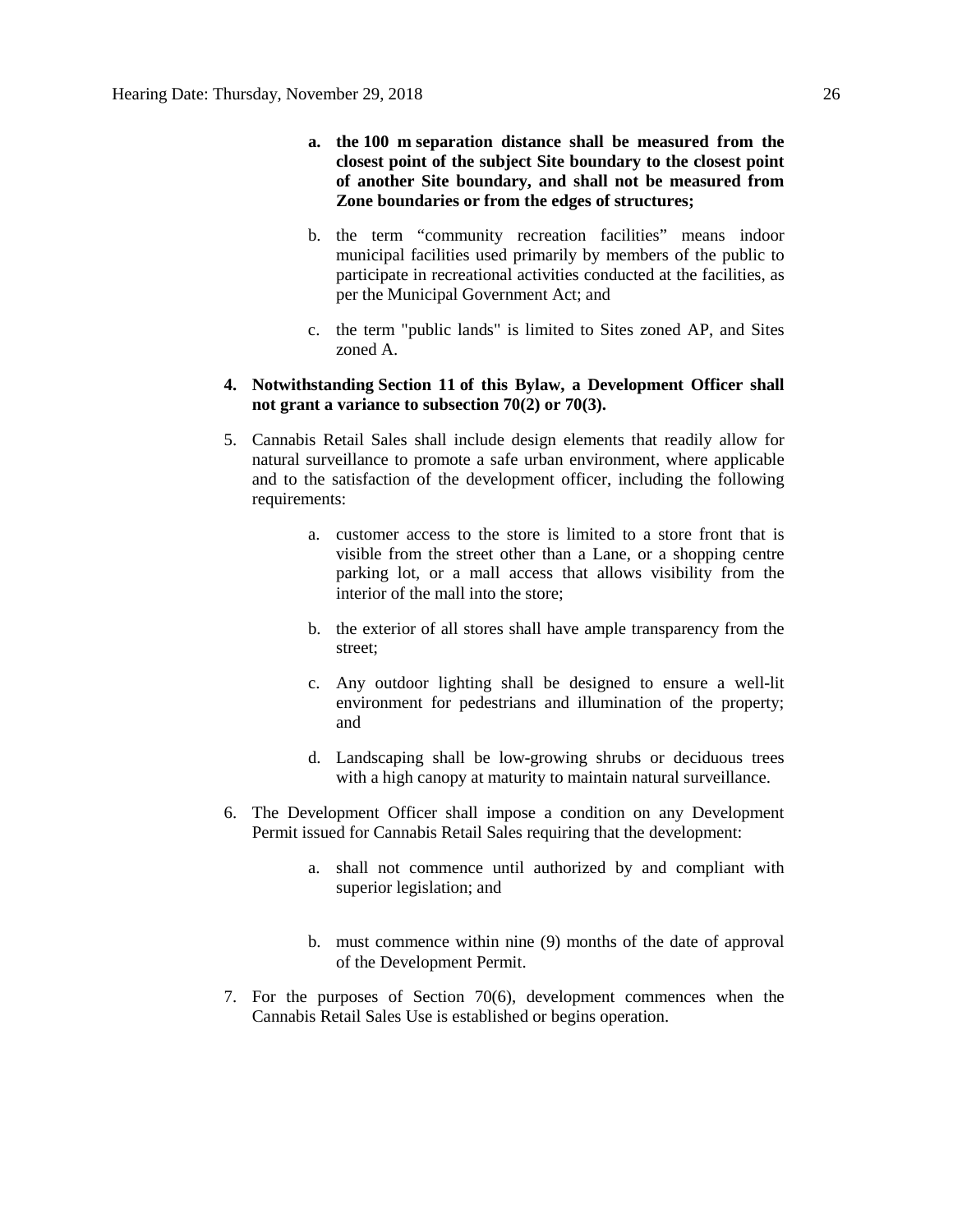#### **Development Officer's Determination**

1) The proposed Cannabis Retail Sales does not comply with the minimum setback requirement from public lands (Michael Phair and Beaver Hill House Parks) (Section 70.3):

Required Setback: 100 m

Proposed Setback: 24 m

Deficient by 76 m

2) The proposed Cannabis Retail Sales does not comply with the minimum setback requirement from a school (Centre High) (Section 70.2):

Required Setback: 200 m

Proposed Setback: 162 m

Deficient by 38 m

3) The proposed Cannabis Retail Sales does not comply with the minimum setback requirement from a public library (Enterprise Square EPL) (Section 70.2):

Required Setback: 200 m

Proposed Setback: 76m

Deficient by 124 m

Under Section 70.4 of the Zoning Bylaw, the Development Officer is prohibited from granting variances to the minimum setbacks to allow for the proposed Cannabis Retail Store.

Notice to Applicant/Appellant

Provincial legislation requires that the Subdivision and Development Appeal Board issue its official decision in writing within fifteen days of the conclusion of the hearing.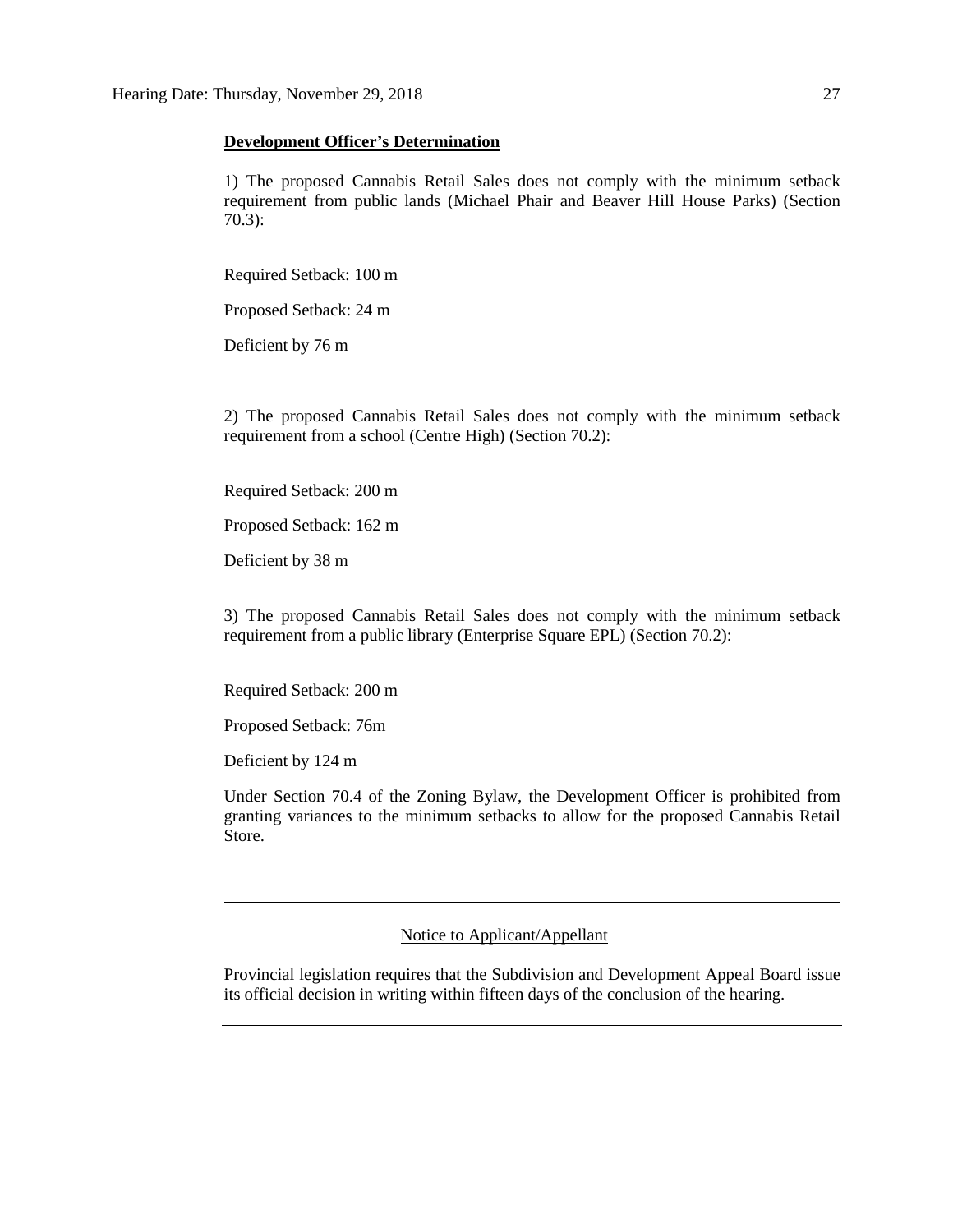|                                                                                                 | Project Number: 287278928-001<br>Application Date:<br>JUL 11, 2018                                                            |
|-------------------------------------------------------------------------------------------------|-------------------------------------------------------------------------------------------------------------------------------|
| <b><i><u><u><b>M</b>onton</u></u></i></b>                                                       | Printed:<br>October 1, 2018 at 11:17 AM                                                                                       |
| <b>Application for</b>                                                                          | Page:<br>1 of 2                                                                                                               |
|                                                                                                 | <b>Major Development Permit</b>                                                                                               |
| This document is a Development Permit Decision for the development application described below. |                                                                                                                               |
| Applicant                                                                                       | Property Address(es) and Legal Description(s)                                                                                 |
|                                                                                                 | 10125 - 104 STREET NW                                                                                                         |
|                                                                                                 | Plan NB1 Blk 3 Lot 159                                                                                                        |
|                                                                                                 | <b>Specific Address(es)</b>                                                                                                   |
|                                                                                                 | Suite:<br>10129 - 104 STREET NW                                                                                               |
|                                                                                                 | Entryway: 10129 - 104 STREET NW                                                                                               |
|                                                                                                 | Building:<br>10125 - 104 STREET NW                                                                                            |
| <b>Scope of Application</b>                                                                     |                                                                                                                               |
| To develop a Cannabis Retail Sales.                                                             |                                                                                                                               |
| <b>Permit Details</b>                                                                           |                                                                                                                               |
| Class of Permit:                                                                                | Contact Person:                                                                                                               |
| Gross Floor Area (sq.m.):                                                                       | Lot Grading Needed?: N                                                                                                        |
| New Sewer Service Required: N                                                                   | NumberOfMainFloorDwellings:                                                                                                   |
| Site Area (sq. m.):                                                                             | Stat, Plan Overlay/Annex Area; Downtown                                                                                       |
| I/We certify that the above noted details are correct.                                          |                                                                                                                               |
| Applicant signature:                                                                            |                                                                                                                               |
| <b>Development Application Decision</b>                                                         |                                                                                                                               |
| Refused                                                                                         |                                                                                                                               |
| Issue Date: Oct 01, 2018 Development Authority: WELCH, IMAI                                     |                                                                                                                               |
|                                                                                                 |                                                                                                                               |
| <b>Reason for Refusal</b>                                                                       |                                                                                                                               |
| and Beaver Hill House Parks) (Section 70.3):                                                    | 1) The proposed Cannabis Retail Sales does not comply with the minimum setback requirement from public lands (Michael Phair   |
| Required Setback: 100 m                                                                         |                                                                                                                               |
| Proposed Setback: 24 m                                                                          |                                                                                                                               |
| Deficient by 76 m                                                                               |                                                                                                                               |
| (Section 70.2):                                                                                 | 2) The proposed Cannabis Retail Sales does not comply with the minimum setback requirement from a school (Centre High)        |
| Required Setback: 200 m                                                                         |                                                                                                                               |
| Proposed Setback: 162 m                                                                         |                                                                                                                               |
| Deficient by 38 m                                                                               |                                                                                                                               |
| Square EPL) (Section 70.2):                                                                     | 3) The proposed Cannabis Retail Sales does not comply with the minimum setback requirement from a public library (Enterprise  |
| Required Setback: 200 m                                                                         |                                                                                                                               |
| Proposed Setback: 76m                                                                           |                                                                                                                               |
| Deficient by 124 m                                                                              |                                                                                                                               |
| to allow for the proposed Cannabis Retail Store.                                                | Under Section 70.4 of the Zoning Bylaw, the Development Officer is prohibited from granting variances to the minimum setbacks |
| THIS IS NOT A PERMIT                                                                            |                                                                                                                               |
|                                                                                                 |                                                                                                                               |
|                                                                                                 |                                                                                                                               |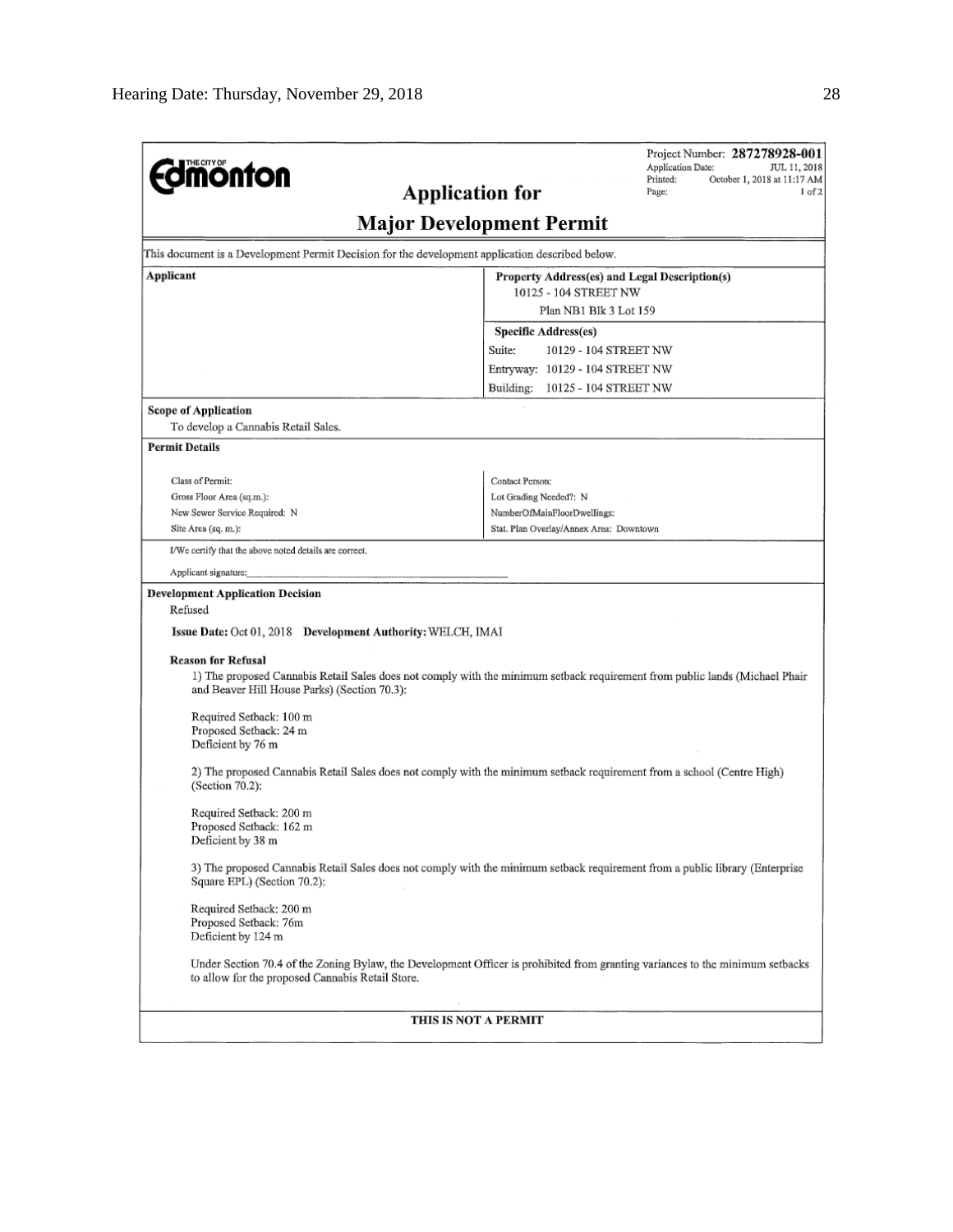| <b>dimonton</b>                                                                                                                                                                             |                                                              | <b>Application for</b>                         |                      | Application Date:<br>Printed:<br>Page: | Project Number: 287278928-001<br>JUL 11, 2018<br>October 1, 2018 at 11:17 AM<br>$2$ of $2$ |
|---------------------------------------------------------------------------------------------------------------------------------------------------------------------------------------------|--------------------------------------------------------------|------------------------------------------------|----------------------|----------------------------------------|--------------------------------------------------------------------------------------------|
| <b>Major Development Permit</b><br><b>Rights of Appeal</b><br>The Applicant has the right of appeal within 21 days after the date on which the decision is made, as outlined in Section 683 |                                                              |                                                |                      |                                        |                                                                                            |
| through 689 of the Municipal Government Act.<br>Fees<br>Major Dev. Application Fee<br>Development Permit Inspection Fee<br>Total GST Amount:<br>Totals for Permit:                          | Fee Amount<br>\$5,600.00<br>\$510.00<br>\$0.00<br>\$6,110.00 | <b>Amount Paid</b><br>\$5,600.00<br>\$5,600.00 | Receipt#<br>05176699 | Date Paid<br>Jul 11, 2018              |                                                                                            |
| (\$510.00 outstanding)                                                                                                                                                                      |                                                              |                                                |                      |                                        |                                                                                            |
|                                                                                                                                                                                             |                                                              |                                                |                      |                                        |                                                                                            |
|                                                                                                                                                                                             |                                                              |                                                |                      |                                        |                                                                                            |
|                                                                                                                                                                                             |                                                              |                                                |                      |                                        |                                                                                            |
|                                                                                                                                                                                             |                                                              |                                                |                      |                                        |                                                                                            |
|                                                                                                                                                                                             |                                                              |                                                |                      |                                        |                                                                                            |
|                                                                                                                                                                                             |                                                              |                                                |                      |                                        |                                                                                            |
|                                                                                                                                                                                             |                                                              |                                                |                      |                                        |                                                                                            |
|                                                                                                                                                                                             |                                                              |                                                |                      |                                        |                                                                                            |
|                                                                                                                                                                                             |                                                              |                                                |                      |                                        |                                                                                            |
|                                                                                                                                                                                             |                                                              |                                                |                      |                                        |                                                                                            |
|                                                                                                                                                                                             |                                                              |                                                |                      |                                        |                                                                                            |
|                                                                                                                                                                                             |                                                              |                                                |                      |                                        |                                                                                            |
|                                                                                                                                                                                             |                                                              |                                                |                      |                                        |                                                                                            |
|                                                                                                                                                                                             |                                                              |                                                |                      |                                        |                                                                                            |
|                                                                                                                                                                                             |                                                              |                                                |                      |                                        |                                                                                            |
|                                                                                                                                                                                             |                                                              | THIS IS NOT A PERMIT                           |                      |                                        |                                                                                            |